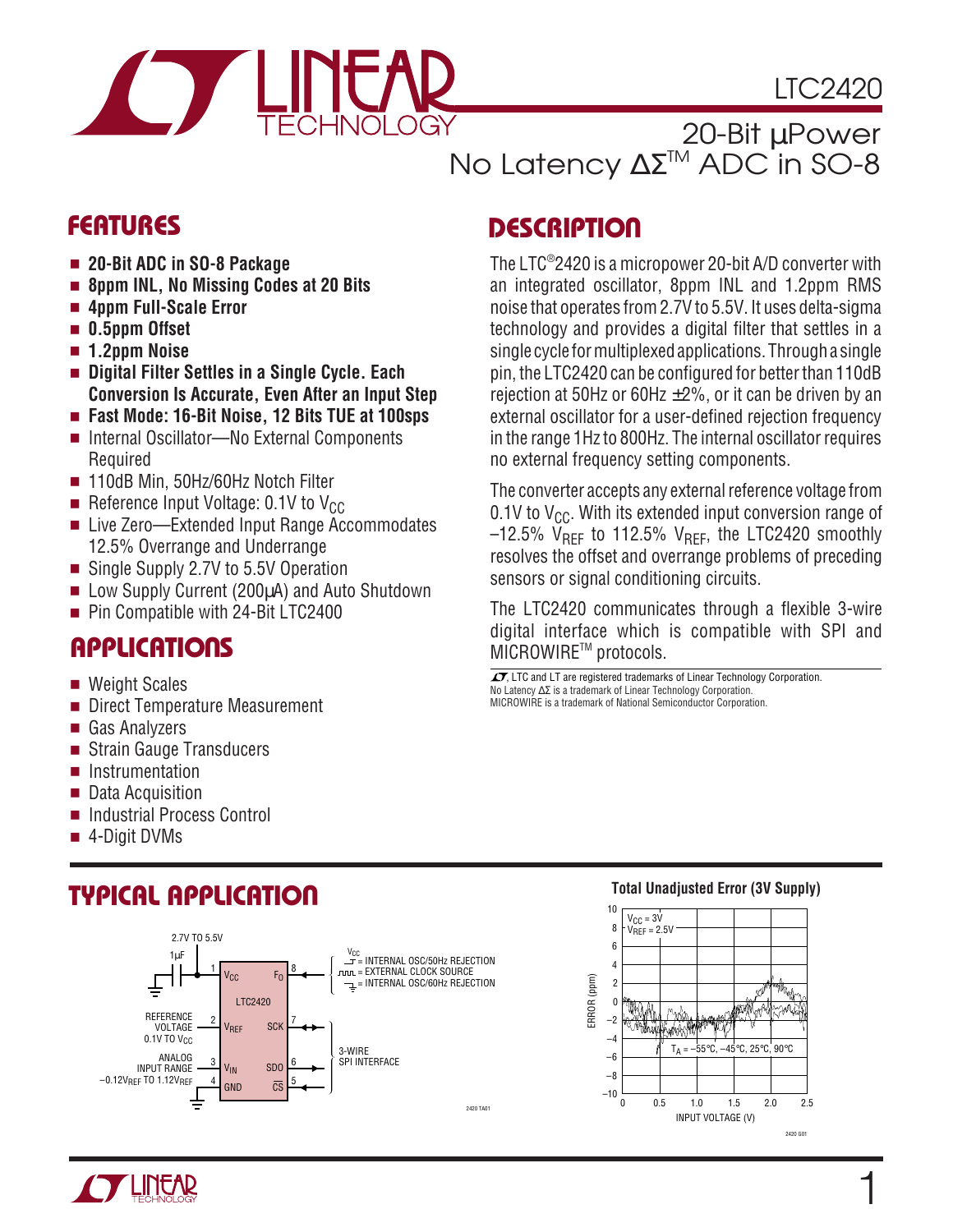**(Notes 1, 2)**

| Analog Input Voltage to GND $-0.3V$ to (V <sub>CC</sub> + 0.3V) |  |
|-----------------------------------------------------------------|--|
| Reference Input Voltage to GND $. -0.3V$ to $(V_{CC} + 0.3V)$   |  |
| Digital Input Voltage to GND  -0.3V to $(V_{CC} + 0.3V)$        |  |
| Digital Output Voltage to GND $-0.3V$ to $(V_{CC} + 0.3V)$      |  |
| <b>Operating Temperature Range</b>                              |  |
|                                                                 |  |

| Lead Temperature (Soldering, 10 sec) 300°C |  |
|--------------------------------------------|--|

### **ABSOLUTE MAXIMUM RATINGS PACKAGE/ORDER INFORMATION**



Consult factory for Military grade parts.

#### **The** ● **denotes specifications which apply over the full operating temperature range, otherwise specifications are at TA = 25**°**C. (Notes 3, 4) CONVERTER CHARACTERISTICS U**

| <b>PARAMETER</b>                       | <b>CONDITIONS</b>                                                      |           | <b>MIN</b> | <b>TYP</b> | <b>MAX</b> | <b>UNITS</b>                                       |
|----------------------------------------|------------------------------------------------------------------------|-----------|------------|------------|------------|----------------------------------------------------|
| Resolution (No Missing Codes)          | $0.1$ V $\leq$ V <sub>REF</sub> $\leq$ V <sub>CC</sub> , (Note 5)      |           | 20         |            |            | Bits                                               |
| <b>Integral Nonlinearity</b>           | $V_{\text{RFF}} = 2.5V$ (Note 6)<br>$V_{\text{RFF}}$ = 5V (Note 6)     |           |            | 4<br>8     | 10<br>20   | ppm of V <sub>REF</sub><br>ppm of V <sub>REF</sub> |
| Integral Nonlinearity (Fast Mode)      | $V_{REF}$ = 5V, $V_{REF}$ = 2.5V, 100 Samples/Second, $f_0$ = 2.048MHz |           |            | 40         | 250        | ppm of V <sub>REF</sub>                            |
| Offset Error                           | $2.5V \leq V_{REF} \leq V_{CC}$                                        |           |            | 0.5        | 10         | ppm of V <sub>REF</sub>                            |
| Offset Error (Fast Mode)               | $2.5V < V_{REF} < 5V$ , 100 Samples/Second, $f_0 = 2.048 MHz$          |           |            | 3          |            | ppm of V <sub>REF</sub>                            |
| Offset Error Drift                     | $2.5V \leq V_{REF} \leq V_{CC}$                                        |           |            | 0.04       |            | ppm of V <sub>REF</sub> /°C                        |
| <b>Full-Scale Error</b>                | $2.5V \leq V_{REF} \leq V_{CC}$                                        |           |            | 4          | 10         | ppm of V <sub>RFF</sub>                            |
| Full-Scale Error (Fast Mode)           | $2.5V < V_{REF} < 5V$ , 100 Samples/Second, $f_0 = 2.048 MHz$          |           |            | 10         |            | ppm of V <sub>REF</sub>                            |
| <b>Full-Scale Error Drift</b>          | $2.5V \leq V_{REF} \leq V_{CC}$                                        |           |            | 0.04       |            | ppm of V <sub>REF</sub> /°C                        |
| <b>Total Unadjusted Error</b>          | $V_{REF} = 2.5V$<br>$V_{REF} = 5V$                                     |           |            | 8<br>16    |            | ppm of V <sub>RFF</sub><br>ppm of V <sub>REF</sub> |
| <b>Output Noise</b>                    | $V_{IN} = 0V$ (Note 13)                                                |           |            | 6          |            | µV <sub>RMS</sub>                                  |
| Output Noise (Fast Mode)               | $V_{\text{RFF}}$ = 5V, 100 Samples/Second, $f_0$ = 2.048MHz            |           |            | 20         |            | $\mu V_{RMS}$                                      |
| Normal Mode Rejection 60Hz ±2%         | (Note 7)                                                               |           | 110        | 130        |            | dB                                                 |
| Normal Mode Rejection 50Hz ±2%         | (Note 8)                                                               | $\bullet$ | 110        | 130        |            | dB                                                 |
| Power Supply Rejection, DC             | $V_{REF} = 2.5V, V_{IN} = 0V$                                          |           |            | 100        |            | dB                                                 |
| Power Supply Rejection, 60Hz ±2%       | $V_{REF} = 2.5V$ , $V_{IN} = 0V$ , (Notes 7, 15)                       |           |            | 110        |            | dB                                                 |
| Power Supply Rejection, $50Hz \pm 2\%$ | $V_{BFF} = 2.5V$ , $V_{IN} = 0V$ , (Notes 8, 15)                       |           |            | 110        |            | dB                                                 |

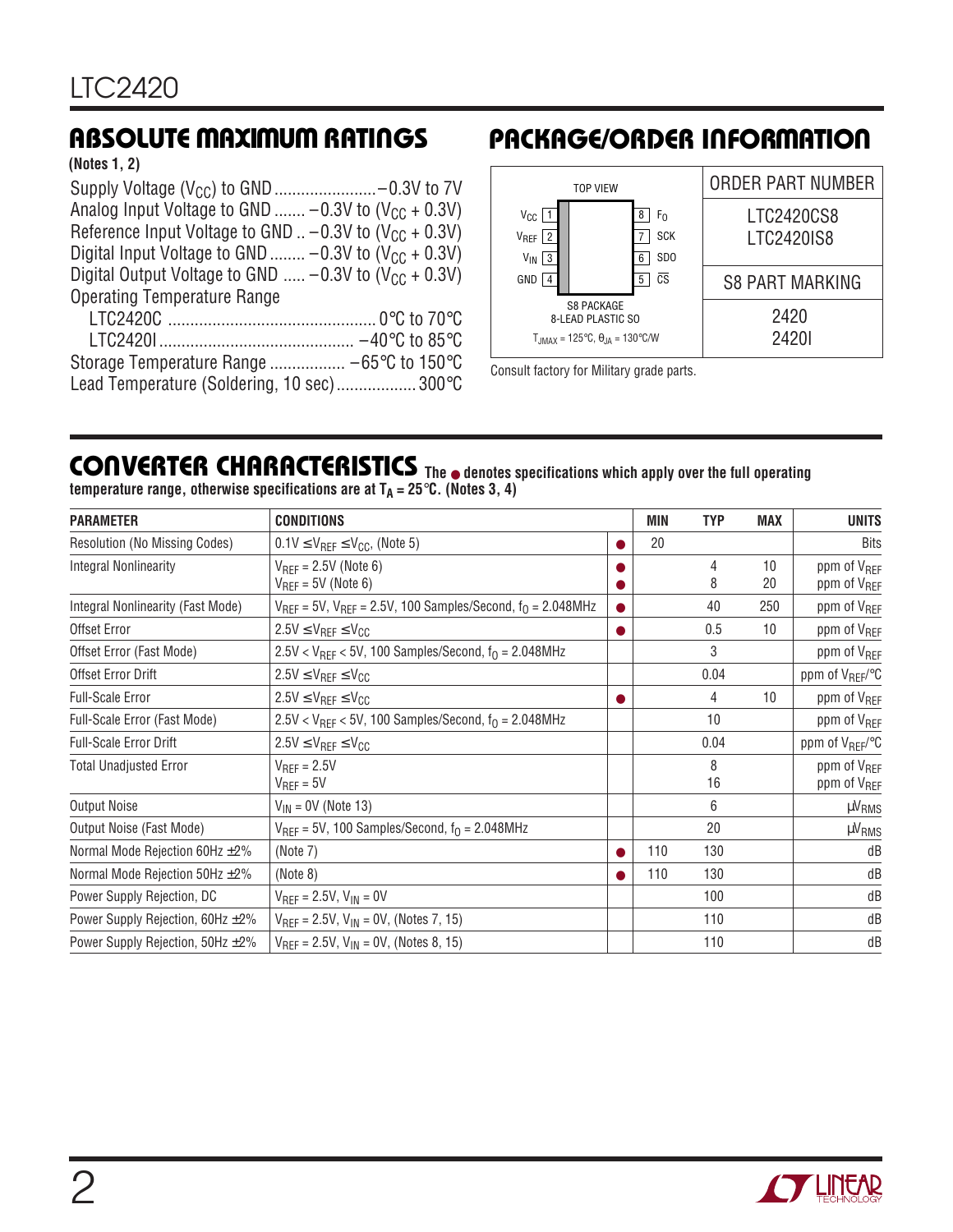### **ANALOG INPUT AND REFERENCE** The  $\bullet$  denotes specifications which apply over the full operating

**temperature range, otherwise specifications are at**  $T_A = 25^\circ \text{C}$ **. (Note 3)** 

| <b>SYMBOL</b>     | <b>PARAMETER</b>               | <b>CONDITIONS</b>                                                 | MIN                    | TYP | <b>MAX</b>            | <b>UNITS</b>  |
|-------------------|--------------------------------|-------------------------------------------------------------------|------------------------|-----|-----------------------|---------------|
| V <sub>IN</sub>   | Input Voltage Range            | (Note 14)                                                         | $-0.125 \cdot V_{RFF}$ |     | $1.125 \cdot V_{RFF}$ | $\mathsf{V}$  |
| VREF              | Reference Voltage Range        |                                                                   | 0.1                    |     | <b>V<sub>CC</sub></b> | $\mathcal{U}$ |
| $C_{S(1N)}$       | Input Sampling Capacitance     |                                                                   |                        |     |                       | рF            |
| $C_{S(REF)}$      | Reference Sampling Capacitance |                                                                   |                        | 1.5 |                       | рF            |
| IN(LEAK)          | Input Leakage Current          | $CS = V_{CC}$                                                     | $-100$                 |     | 100                   | nA            |
| <b>IREF(LEAK)</b> | Reference Leakage Current      | $V_{\text{RFF}}$ = 2.5V, $\overline{\text{CS}}$ = $V_{\text{CC}}$ | $-100$                 |     | 100                   | nA            |

#### **DIGITAL INPUTS AND DIGITAL OUTPUTS** The  $\bullet$  denotes specifications which apply over the full **operating temperature range, otherwise specifications are at TA = 25**°**C. (Note 3)**

**SYMBOL PARAMETER CONDITIONS MIN TYP MAX UNITS**  $V_{\text{IH}}$   $\left|\begin{array}{c} \text{High Level Input Voltage} \\ \overline{\text{CS}}, \ F_0 \end{array}\right|$   $2.7V \leq V_{\text{CC}} \leq 5.5V$   $\left|\begin{array}{c} \text{O} \\ \text{2.7V} \leq V_{\text{CC}} \leq 3.3V \end{array}\right|$   $2.5$  2.5  $2.7V \leq V_{CC} \leq 3.3V$  $V_{\text{IL}}$   $\begin{array}{|l|c|c|c|c|c|c|}\hline \text{Low Level Input Voltage} & & 4.5\text{V} \leq \text{V}_{\text{CC}} \leq 5.5\text{V} & & & \bullet & & 0.8 & \text{V} \ \hline \text{CS, F}_0 & & & & 2.7\text{V} \leq \text{V}_{\text{CC}} \leq 5.5\text{V} & & & & 0.6 & \text{V} \ \hline \end{array}$  $2.7V \leq V_{CC} \leq 5.5V$  $V_{\text{IH}}$  High Level Input Voltage  $2.7V \leq V_{\text{CC}} \leq 5.5V$  (Note 9)  $2.5$  2.5 V<br>SCK SCK VCC  $\leq 3.3V$  (Note 9) 2.0  $2.7V \le V_{CC} \le 3.3V$  (Note 9) V<sub>IL</sub> Low Level Input Voltage  $4.5V \le V_{CC} \le 5.5V$  (Note 9) **●** 0.8 0.8 V<br>SCK 9.6 0.6 V  $2.7V \le V_{CC} \le 5.5V$  (Note 9)  $I_{\text{IN}}$  Digital Input Current  $0 \vee \leq V_{\text{IN}} \leq V_{\text{CC}}$   $\bullet$   $\bullet$   $\bullet$  10 10 µA  $\overline{\text{CS}}, \overline{\text{F}}_0$ I<sub>IN</sub> | Digital Input Current |  $0$ V ≤ V<sub>IN</sub> ≤ V<sub>CC</sub> (Note 9) |  $\bullet$  | –10 10 | μA SCK CIN Digital Input Capacitance 10 pF  $CS, F<sub>0</sub>$  $C_{\text{IN}}$  Digital Input Capacitance  $\vert$  (Note 9) 10 10 pF SCK VOH High Level Output Voltage IO = –800µA ● VCC – 0.5 V SDO  $V_{\text{OL}}$  Low Level Output Voltage  $|I_0 = 1.6$ mA  $|$   $|$ SDO  $V_{\text{OH}}$  High Level Output Voltage  $|I_0 = -800 \mu$ A (Note 10)  $V_{\text{CC}} - 0.5$  V SCK  $V_{OL}$  Low Level Output Voltage  $|I_0 = 1.6$ mA (Note 10)  $| \bullet |$  0.4 V SCK  ${\sf I}_{0{\sf Z}}$   $\qquad \qquad$   $\qquad$   $\qquad$   $\qquad$   $\qquad$   $\qquad$   $\qquad$   $\qquad$   $\qquad$   $\qquad$   $\qquad$   $\qquad$   $\qquad$   $\qquad$   $\qquad$   $\qquad$   $\qquad$   $\qquad$   $\qquad$   $\qquad$   $\qquad$   $\qquad$   $\qquad$   $\qquad$   $\qquad$   $\qquad$   $\qquad$   $\qquad$   $\qquad$   $\qquad$   $\qquad$   $\qquad$   $\qquad$   $\qquad$   $\$ SDO

## POWER REQUIREMENTS The  $\bullet$  denotes specifications which apply over the full operating temperature range,

otherwise specifications are at  $T_A = 25$ °C. (Note 3)

| <b>SYMBOL</b>   | <b>PARAMETER</b>                                              | <b>CONDITIONS</b>                                                  | MIN | TYP       | <b>MAX</b> | <b>UNITS</b> |
|-----------------|---------------------------------------------------------------|--------------------------------------------------------------------|-----|-----------|------------|--------------|
| $V_{CC}$        | <b>Supply Voltage</b>                                         |                                                                    | 2   |           | 5.5        |              |
| <sub>I</sub> CC | <b>Supply Current</b><br><b>Conversion Mode</b><br>Sleep Mode | $CS = 0V$ (Note 12)<br>$\overline{CS}$ = V <sub>CC</sub> (Note 12) |     | 200<br>20 | 300<br>30  | μA<br>μA     |

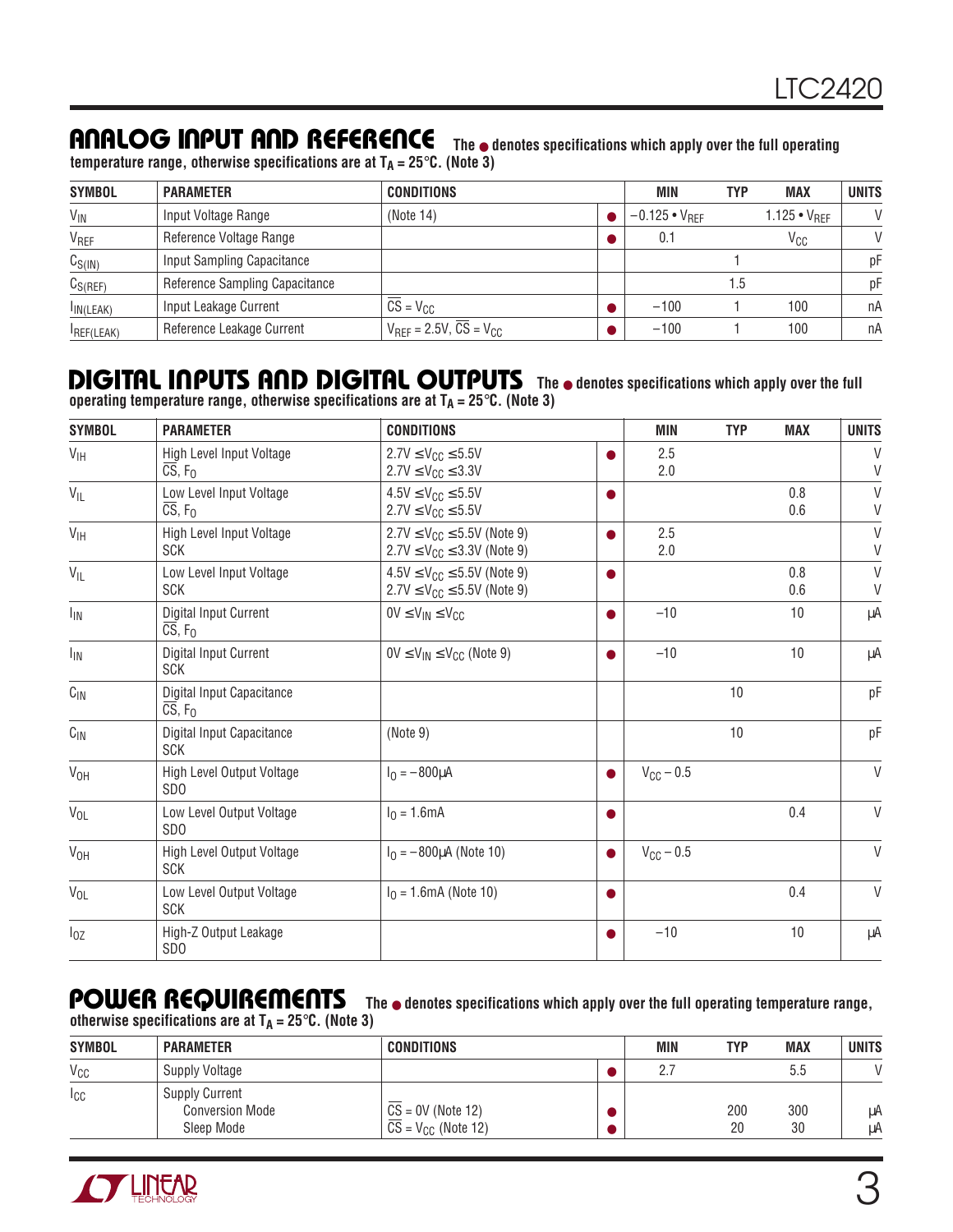### **TIMING CHARACTERISTICS**

**The** ● **denotes specifications which apply over the full operating temperature** range, otherwise specifications are at  $T_A = 25^\circ \text{C}$ . (Note 3)

| <b>SYMBOL</b>          | <b>PARAMETER</b>                                      | <b>CONDITIONS</b>                                                        | <b>MIN</b>       | <b>TYP</b>                                           | <b>MAX</b>       | <b>UNITS</b>      |
|------------------------|-------------------------------------------------------|--------------------------------------------------------------------------|------------------|------------------------------------------------------|------------------|-------------------|
| f <sub>EOSC</sub>      | External Oscillator Frequency Range                   | 20-Bit Effective Resolution<br>12-Bit Effective Resolution               | 2.56<br>2.56     |                                                      | 307.2<br>2.048   | kHz<br><b>MHz</b> |
| t <sub>HEO</sub>       | External Oscillator High Period                       |                                                                          | 0.2              |                                                      | 390              | μs                |
| $t_{LEO}$              | <b>External Oscillator Low Period</b>                 |                                                                          | 0.2              |                                                      | 390              | μs                |
| t <sub>conv</sub>      | <b>Conversion Time</b>                                | $F_0 = 0V$<br>$F_0 = V_{CC}$<br>External Oscillator (Note 11)            | 130.86<br>157.03 | 133.53<br>160.23<br>20510/f <sub>EOSC</sub> (in kHz) | 136.20<br>163.44 | ms<br>ms<br>ms    |
| f <sub>ISCK</sub>      | Internal SCK Frequency                                | Internal Oscillator (Note 10)<br>External Oscillator (Notes 10, 11)      |                  | 19.2<br>$f_{EOSC}/8$                                 |                  | kHz<br>kHz        |
| DISCK                  | <b>Internal SCK Duty Cycle</b>                        | (Note 10)                                                                | 45               |                                                      | 55               | $\frac{0}{0}$     |
| f <sub>ESCK</sub>      | External SCK Frequency Range                          | (Note 9)                                                                 |                  |                                                      | 2000             | kHz               |
| <b>TLESCK</b>          | <b>External SCK Low Period</b>                        | (Note 9)                                                                 | 250              |                                                      |                  | ns                |
| <sup>t</sup> HESCK     | External SCK High Period                              | (Note 9)                                                                 | 250              |                                                      |                  | ns                |
| t <sub>DOUT_ISCK</sub> | Internal SCK 24-Bit Data Output Time                  | Internal Oscillator (Notes 10, 12)<br>External Oscillator (Notes 10, 11) | 1.23             | 1.25<br>192/f <sub>EOSC</sub> (in kHz)               | 1.28             | ms<br>ms          |
| t <sub>DOUT_ESCK</sub> | External SCK 24-Bit Data Output Time                  | (Note 9)                                                                 |                  | 24/f <sub>ESCK</sub> (in kHz)                        |                  | ms                |
| $\frac{t_1}{1}$        | $\overline{\text{CS}}$ $\downarrow$ to SDO Low Z      |                                                                          | 0                |                                                      | 150              | ns                |
| t2                     | $\overline{\text{CS}}$ $\uparrow$ to SDO High Z       |                                                                          | 0                |                                                      | 150              | ns                |
| t3                     | $\overline{\text{CS}}\downarrow$ to SCK $\downarrow$  | (Note 10)                                                                | 0                |                                                      | 150              | ns                |
| t4                     | $\overline{\text{CS}}$ $\downarrow$ to SCK $\uparrow$ | (Note 9)                                                                 | 50               |                                                      |                  | ns                |
| t <sub>KQMAX</sub>     | SCK ↓ to SDO Valid                                    |                                                                          |                  |                                                      | 200              | ns                |
| t <sub>KQMIN</sub>     | SDO Hold After SCK J                                  | (Note 5)                                                                 | 15               |                                                      |                  | ns                |
| $t_5$                  | SCK Set-Up Before CS ↓                                |                                                                          | 50               |                                                      |                  | ns                |
| $t_6$                  | SCK Hold After $\overline{\text{CS}}$ $\downarrow$    |                                                                          |                  |                                                      | 50               | ns                |

**Note 1:** Absolute Maximum Ratings are those values beyond which the life of the device may be impaired.

**Note 2:** All voltage values are with respect to GND.

**Note 3:** All voltages are with respect to GND.  $V_{CC} = 2.7$  to 5.5V unless otherwise specified.  $R_{\text{SOLRCE}} = 0\Omega$ .

**Note 4:** Internal Conversion Clock source with the  $F_0$  pin tied to GND or to  $V_{CC}$  or to external conversion clock source with  $f_{EOSC}$  = 153600Hz unless otherwise specified.

**Note 5:** Guaranteed by design, not subject to test.

**Note 6:** Integral nonlinearity is defined as the deviation of a code from a straight line passing through the actual endpoints of the transfer curve. The deviation is measured from the center of the quantization band.

**Note 7:**  $F_0 = 0V$  (internal oscillator) or  $f_{EOSC} = 153600$ Hz  $\pm 2\%$ (external oscillator).

**Note 8:**  $F_0 = V_{CC}$  (internal oscillator) or  $f_{EOSC} = 128000$ Hz  $\pm 2\%$ (external oscillator).

**Note 9:** The converter is in external SCK mode of operation such that the SCK pin is used as digital input. The frequency of the clock signal driving SCK during the data output is  $f_{ESCK}$  and is expressed in kHz.

**Note 10:** The converter is in internal SCK mode of operation such that the SCK pin is used as digital output. In this mode of operation the SCK pin has a total equivalent load capacitance  $C_{\text{LOAD}} = 20pF$ .

**Note 11:** The external oscillator is connected to the  $F_0$  pin. The external oscillator frequency,  $f_{EOSC}$ , is expressed in kHz.

**Note 12:** The converter uses the internal oscillator.

 $F<sub>0</sub> = 0V$  or  $F<sub>0</sub> = V<sub>CC</sub>$ .

**Note 13:** The output noise includes the contribution of the internal calibration operations.

**Note 14:** For reference voltage values V<sub>REF</sub> > 2.5V the extended input of  $-0.125 \cdot V_{REF}$  to 1.125  $\cdot V_{REF}$  is limited by the absolute maximum rating of the Analog Input Voltage pin (Pin 3). For 2.5V <  $V_{REF} \leq$  $0.267V + 0.89 \cdot V_{CC}$  the input voltage range is  $-0.3V$  to 1.125  $\cdot$  V<sub>REF</sub>. For 0.267V + 0.89 •  $V_{CC}$  <  $V_{REF}$   $\leq$   $V_{CC}$  the input voltage range is  $-0.3V$ to  $V_{CC}$  + 0.3V.

**Note 15:**  $V_{CC}$  (DC) = 4.1V,  $V_{CC}$  (AC) = 2.8V<sub>P-P</sub>.

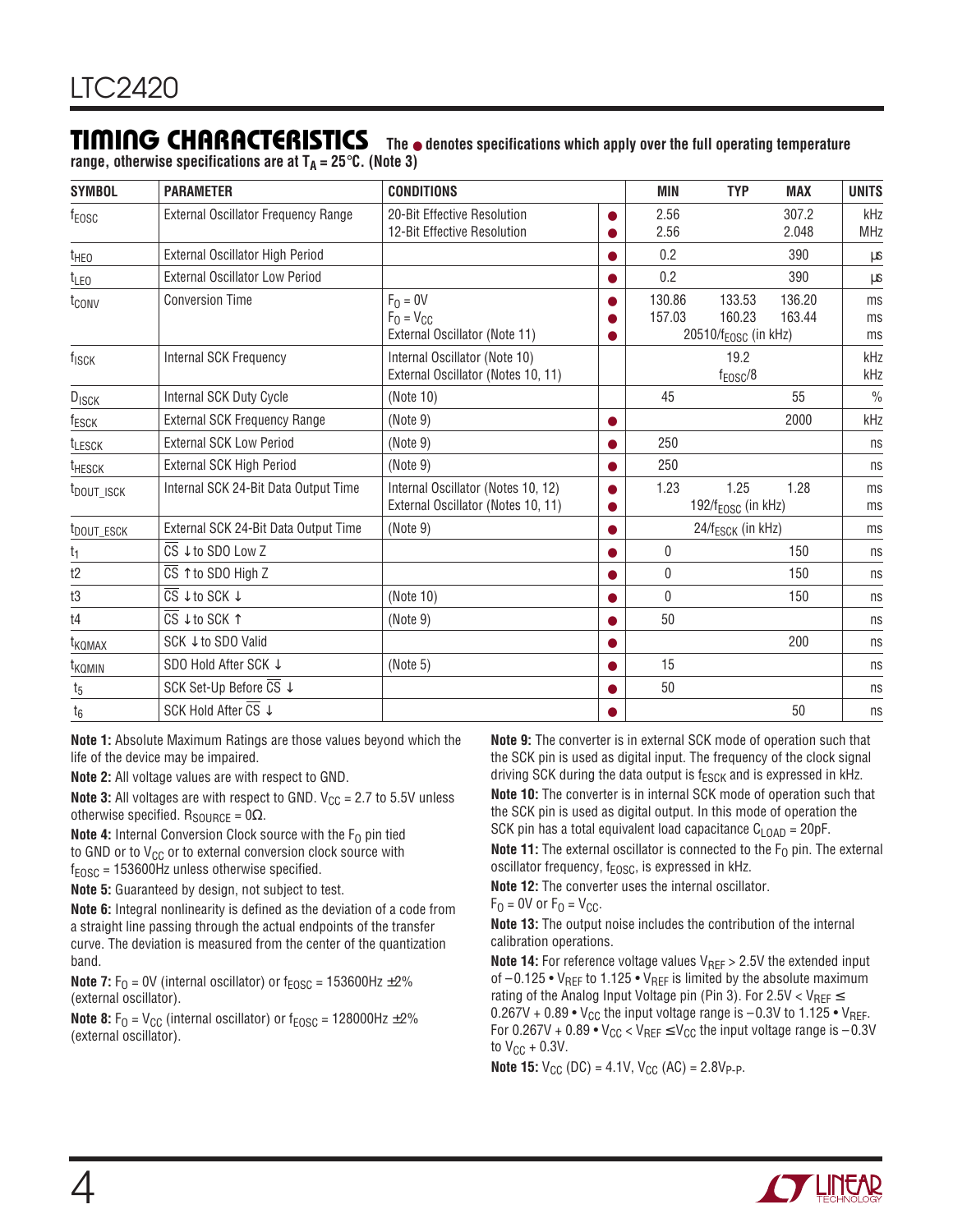



**Negative Input Extended Total Unadjusted Error (3V Supply)**



**Positive Input Extended Total Unadjusted Error (3V Supply)**



**Negative Input Extended Total Unadjusted Error (5V Supply)**



**Total Unadjusted Error (5V Supply) INL (5V Supply)**



**Positive Input Extended Total Unadjusted Error (5V Supply)**





**Offset Error vs Reference Voltage**



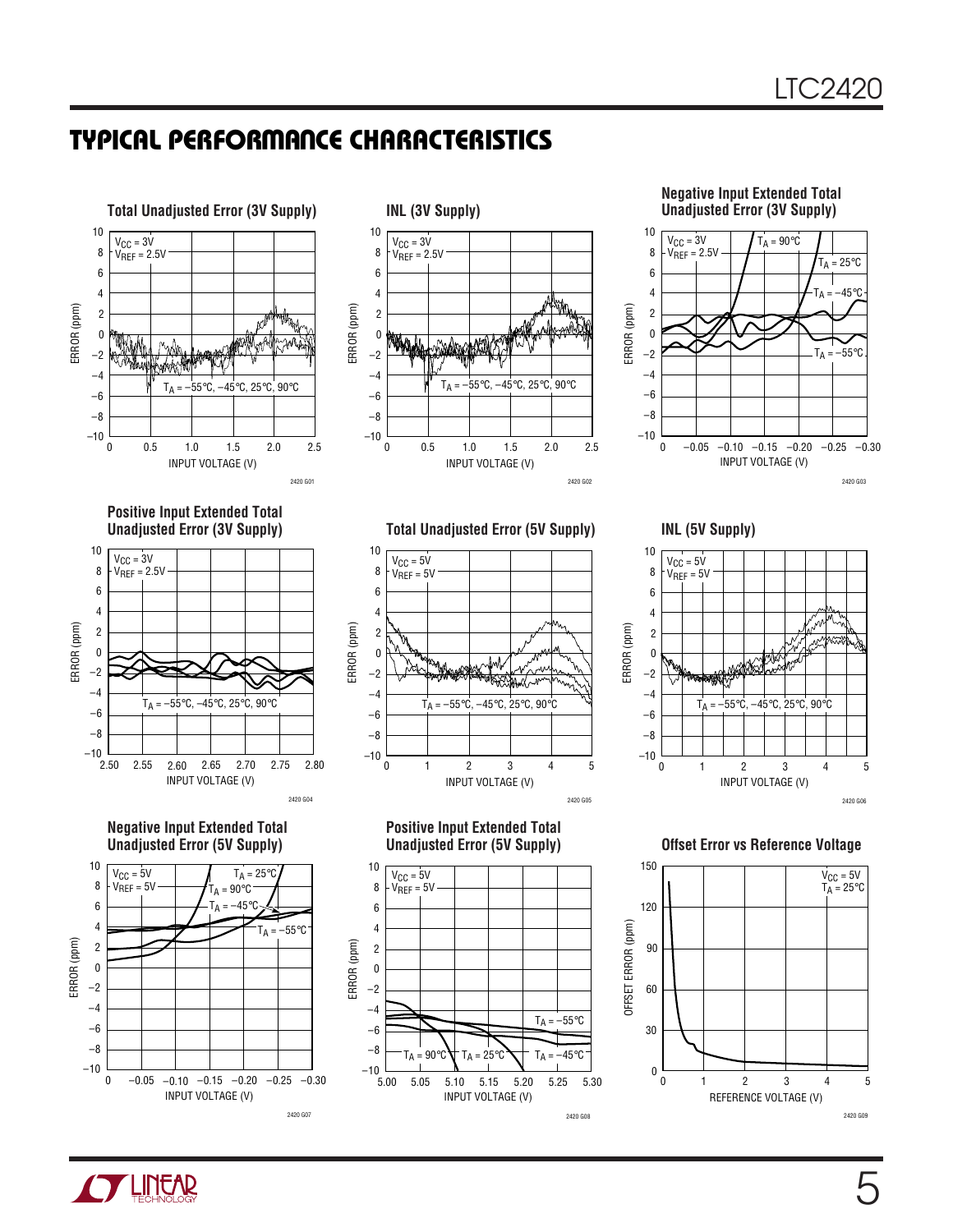











–5  $\theta$ 5  $V_{CC} = 5V$ V<sub>REF</sub> = 5V<br>V<sub>IN</sub> = 0V

TEMPERATURE (°C) 2420 G15

70 95 120









–30 –5 20 45

–55 –10

OFFSET ERROR (ppm)

OFFSET ERROR (ppm)

10



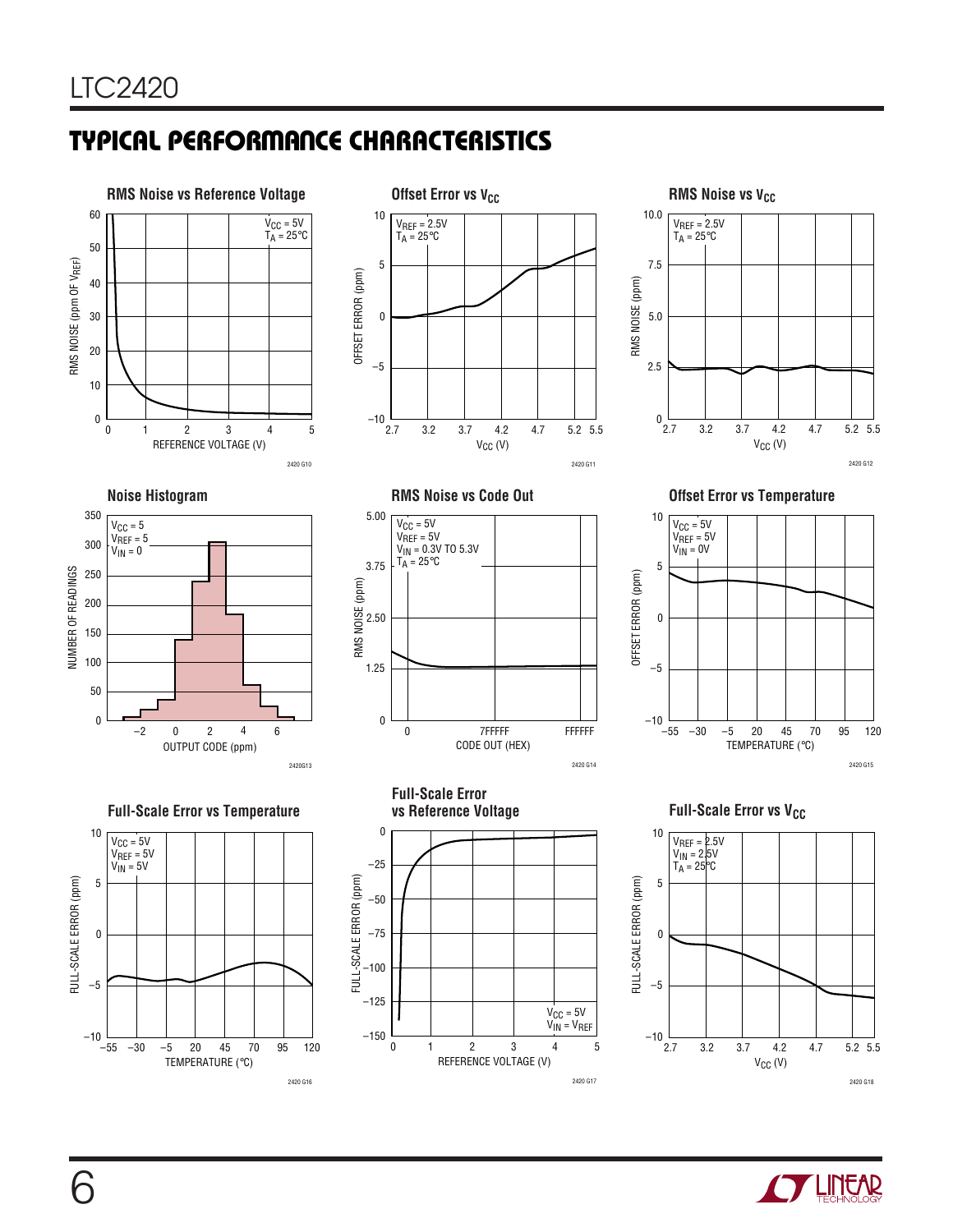

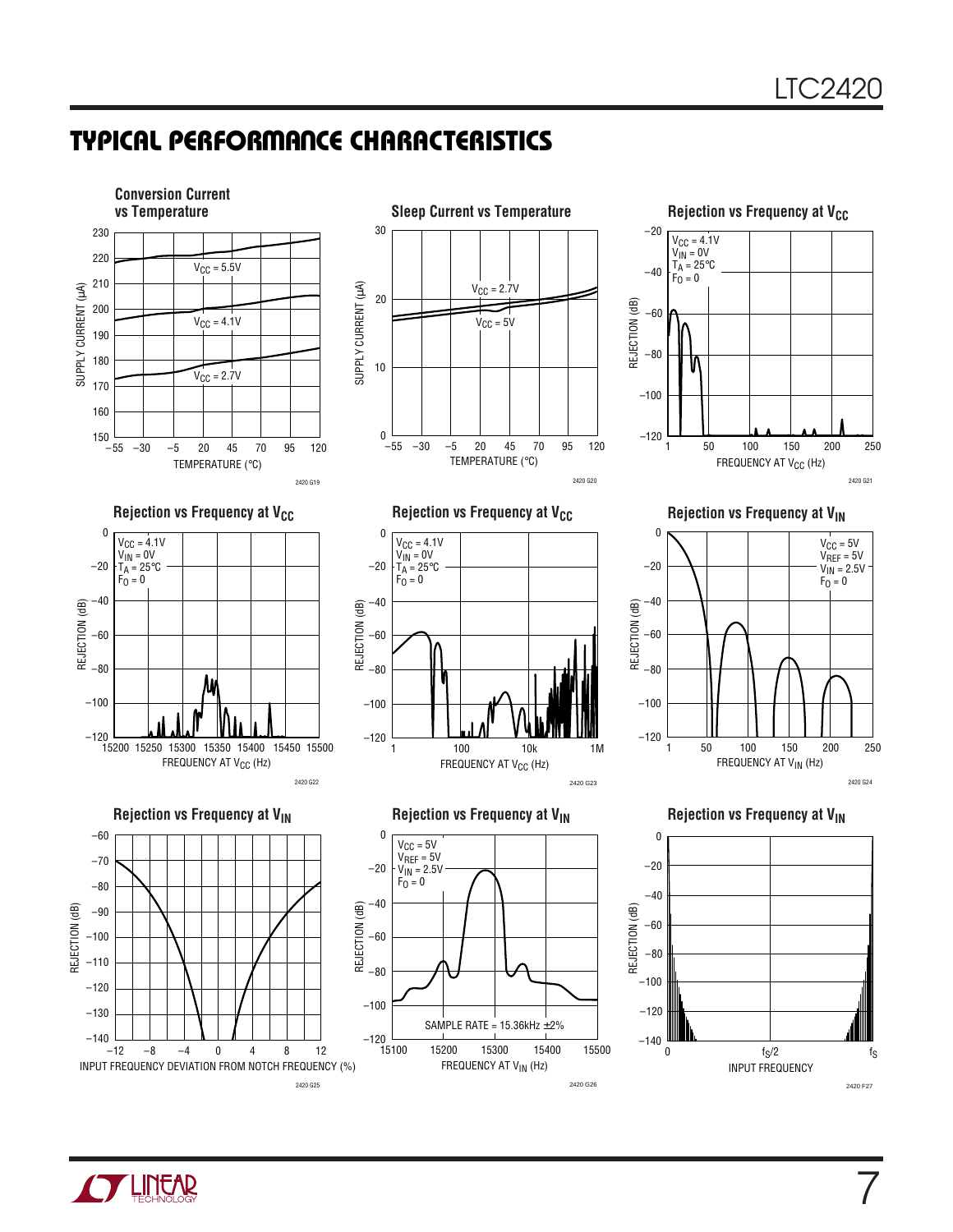

### **PIN FUNCTIONS**

**V<sub>CC</sub>** (Pin 1): Positive Supply Voltage. Bypass to GND (Pin 4) with a 10µF tantalum capacitor in parallel with 0.1µF ceramic capacitor as close to the part as possible.

**VREF (Pin 2):** Reference Input. The reference voltage range is  $0.1V$  to  $V_{CC}$ .

**V<sub>IN</sub>** (Pin 3): Analog Input. The input voltage range is  $-0.125 \cdot V_{REF}$  to 1.125  $\cdot V_{REF}$ . For  $V_{REF} > 2.5V$  the input voltage range may be limited by the pin absolute maximum rating of  $-0.3V$  to  $V_{CC}$  + 0.3V.

**GND (Pin 4):** Ground. Shared pin for analog ground, digital ground, reference ground and signal ground. Should be connected directly to a ground plane through a minimum length trace or it should be the single-point-ground in a single point grounding system.

**CS (Pin 5):** Active LOW Digital Input. A LOW on this pin enables the SDO digital output and wakes up the ADC. Following each conversion, the ADC automatically enters the Sleep mode and remains in this low power state as long as CS is HIGH. A LOW on CS wakes up the ADC. A LOW-to-HIGH transition on this pin disables the SDO digital output. A LOW-to-HIGH transition on CS during the Data Output transfer aborts the data transfer and starts a new conversion.

**SDO (Pin 6):** Three-State Digital Output. During the data output period this pin is used for serial data output. When the chip select  $\overline{CS}$  is HIGH ( $\overline{CS}$  = V<sub>CC</sub>), the SDO pin is in a high impedance state. During the Conversion and Sleep periods, this pin can be used as a conversion status output. The conversion status can be observed by pulling  $\overline{CS}$ LOW.

**SCK (Pin 7):** Bidirectional Digital Clock Pin. In Internal Serial Clock Operation mode, SCK is used as digital output for the internal serial interface clock during the data output period. In External Serial Clock Operation mode, SCK is used as digital input for the external serial interface. A weak internal pull-up is automatically activated in Internal Serial Clock Operation mode. The Serial Clock mode is determined by the level applied to SCK at power up and the falling edge of CS.

**F<sub>0</sub>** (Pin 8): Frequency Control Pin. Digital input that controls the ADC's notch frequencies and conversion time. When the  $F_0$  pin is connected to  $V_{CC}$  ( $F_0 = V_{CC}$ ), the converter uses its internal oscillator and the digital filter's first null is located at 50Hz. When the  $F<sub>0</sub>$  pin is connected to GND ( $F<sub>0</sub> = OV$ ), the converter uses its internal oscillator and the digital filter first null is located at 60Hz. When  $F_0$ is driven by an external clock signal with a frequency  $f_{FOSC}$ , the converter uses this signal as its clock and the digital filter first null is located at a frequency  $f_{FOSC}/2560$ .

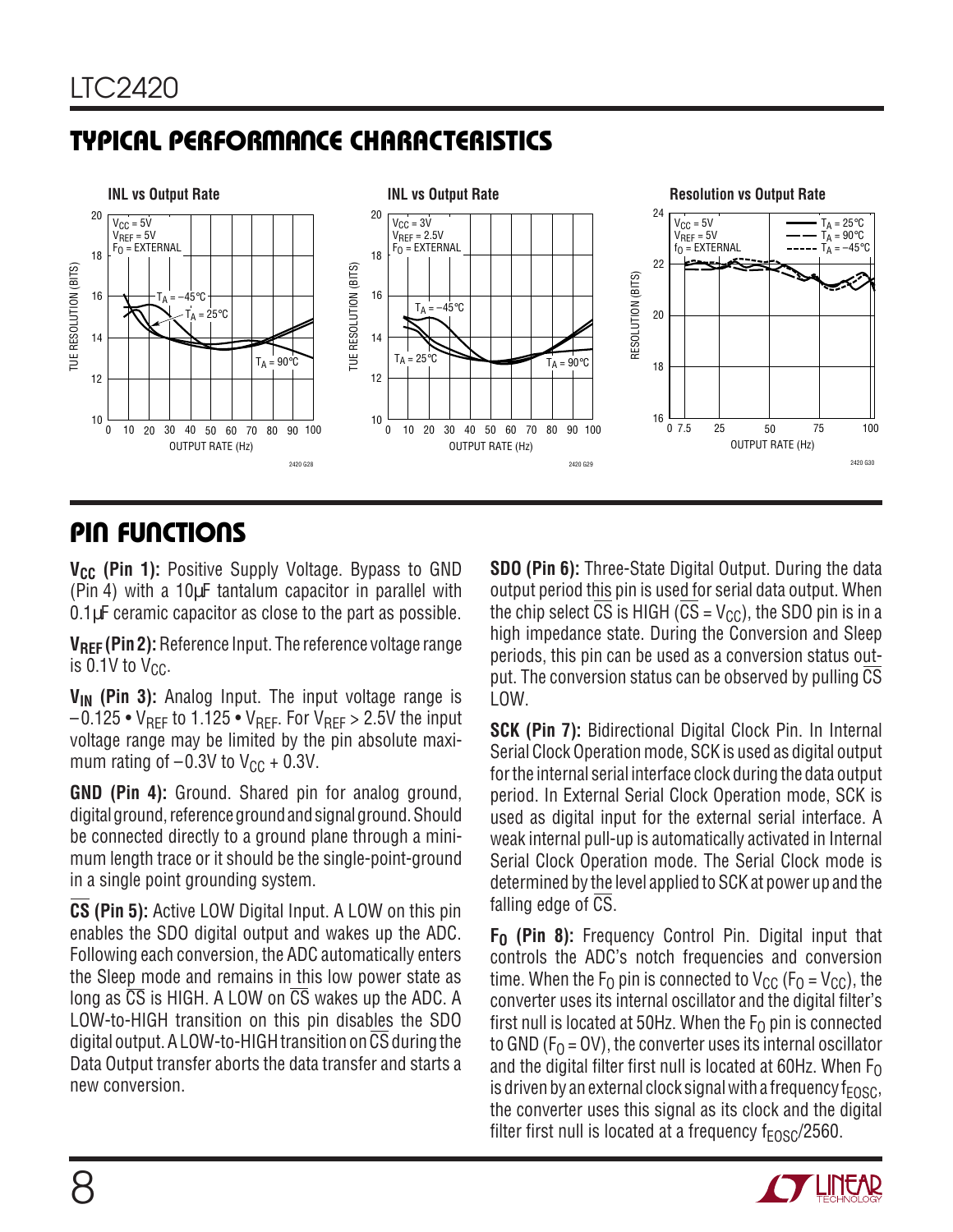### **FUNCTIONAL BLOCK DIAGRAM**



### **TEST CIRCUITS**





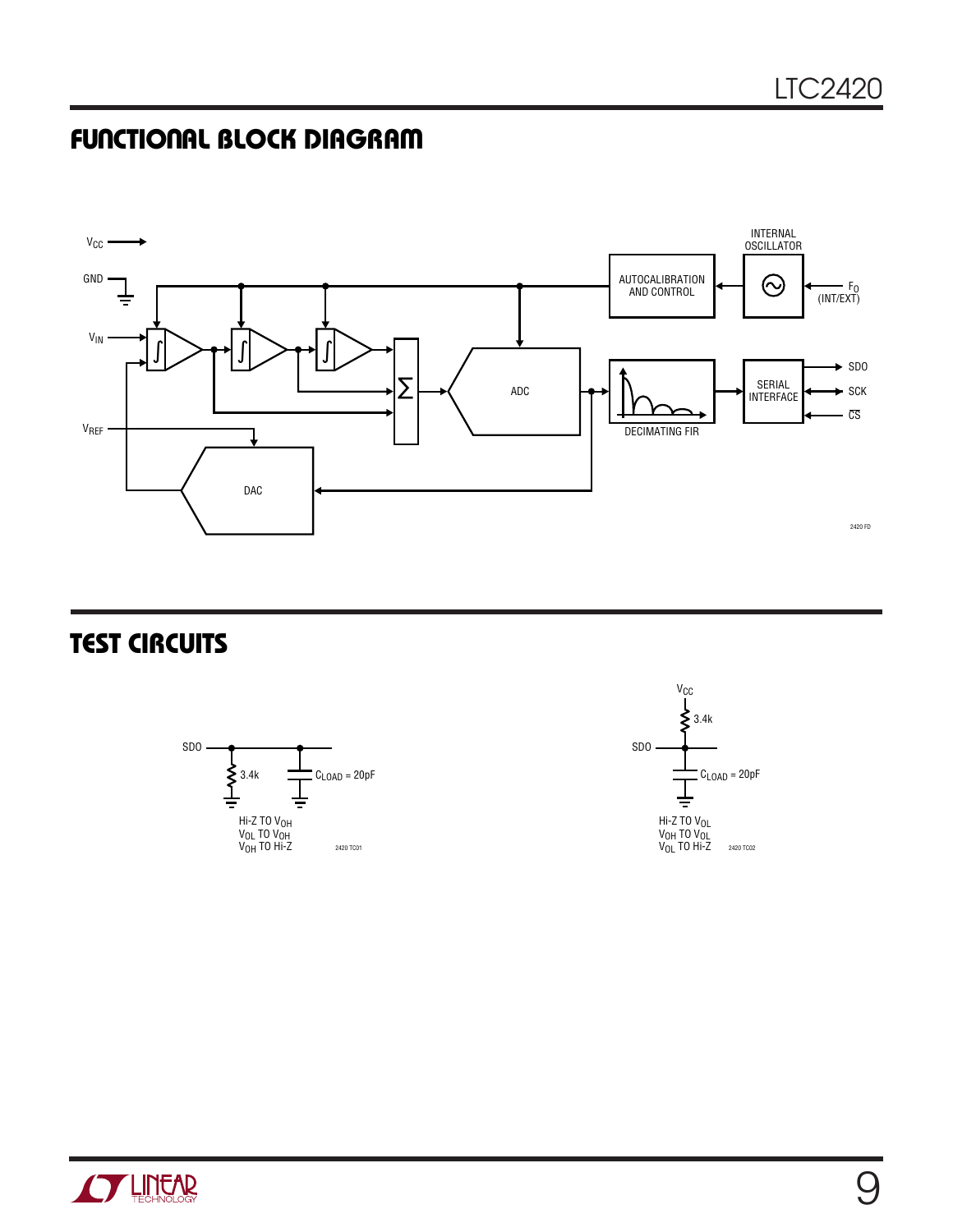The LTC2420 is pin compatible with the LTC2400. The two devices are designed to allow the user to incorporate either device in the same design with no modifications. While the LTC2420 output word length is 24 bits (as opposed to the 32-bit output of the LTC2400), its output clock timing can be identical to the LTC2400. As shown in Figure 1, the LTC2420 data output is concluded on the falling edge of the 24th serial clock (SCK). In order to maintain drop-in compatibility with the LTC2400, it is possible to clock the LTC2420 with an additional 8 serial clock pulses. This results in 8 additional output bits which are always logic HIGH.

#### **Converter Operation Cycle**

The LTC2420 is a low power, delta-sigma analog-todigital converter with an easy to use 3-wire serial interface. Its operation is simple and made up of three states. The converter operating cycle begins with the conversion, followed by a low power sleep state and concluded with the data output (see Figure 2). The 3-wire interface consists of serial data output (SDO), a serial clock (SCK) and a chip select (CS).

Initially, the LTC2420 performs a conversion. Once the conversion is complete, the device enters the sleep state. While in this sleep state, power consumption is reduced by an order of magnitude. The part remains in the sleep state as long as CS is logic HIGH. The conversion result is held indefinitely in a static shift register while the converter is in the sleep state.

Once  $\overline{CS}$  is pulled LOW, the device begins outputting the conversion result. There is no latency in the conversion result. The data output corresponds to the conversion just performed. This result is shifted out on the serial data out pin (SDO) under the control of the serial clock (SCK). Data is updated on the falling edge of SCK allowing the user to reliably latch data on the rising edge of SCK, see Figure 4. The data output state is concluded once 24 bits are read out of the ADC or when  $\overline{CS}$  is brought HIGH. The device automatically initiates a new conversion cycle and the cycle repeats.

Through timing control of the CS and SCK pins, the LTC2420 offers several flexible modes of operation (internal or external SCK and free-running conversion modes). These various modes do not require programming configuration registers; moreover, they do



**Figure 2. LTC2420 State Transition Diagram**



**Figure 1. LTC2420 Compatible Timing with the LTC2400**

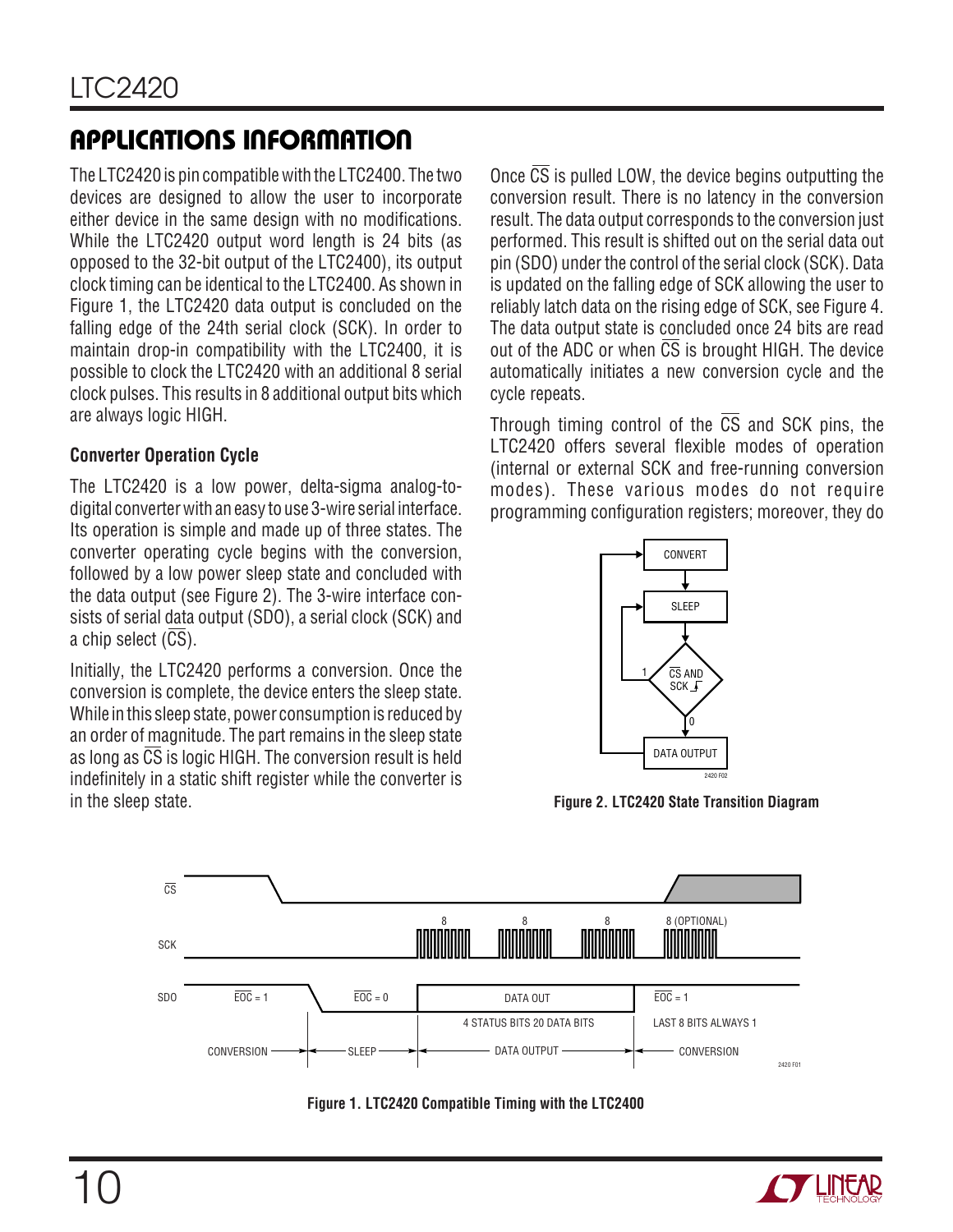not disturb the cyclic operation described above. These modes of operation are described in detail in the Serial Interface Timing Modes section.

#### **Conversion Clock**

A major advantage delta-sigma converters offer over conventional type converters is an on-chip digital filter (commonly known as Sinc or Comb filter). For high resolution, low frequency applications, this filter is typically designed to reject line frequencies of 50Hz or 60Hz plus their harmonics. In order to reject these frequencies in excess of 110dB, a highly accurate conversion clock is required. The LTC2420 incorporates an on-chip highly accurate oscillator. This eliminates the need for external frequency setting components such as crystals or oscillators. Clocked by the on-chip oscillator, the LTC2420 rejects line frequencies (50Hz or 60Hz  $\pm$ 2%) a minimum of 110dB.

#### **Ease of Use**

The LTC2420 data output has no latency, filter settling or redundant data associated with the conversion cycle. There is a one-to-one correspondence between the conversion and the output data. Therefore, multiplexing an analog input voltage is easy.

The LTC2420 performs offset and full-scale calibrations every conversion cycle. This calibration is transparent to the user and has no effect on the cyclic operation described above. The advantage of continuous calibration is extreme stability of offset and full-scale readings with respect to time, supply voltage change and temperature drift.

#### **Power-Up Sequence**

The LTC2420 automatically enters an internal reset state when the power supply voltage  $V_{CC}$  drops below approximately 2.2V. This feature guarantees the integrity of the conversion result and of the serial interface mode selection which is performed at the initial power-up. (See the 2-wire I/O sections in the Serial Interface Timing Modes section.)

When the  $V_{CC}$  voltage rises above this critical threshold, the converter creates an internal power-on-reset (POR) signal with duration of approximately 0.5ms. The POR signal clears all internal registers. Following the POR signal, the LTC2420 starts a normal conversion cycle and follows the normal succession of states described above. The first conversion result following POR is accurate within the specifications of the device.

#### **Reference Voltage Range**

The LTC2420 can accept a reference voltage from 0V to  $V_{CC}$ . The converter output noise is determined by the thermal noise of the front-end circuits, and as such, its value in microvolts is nearly constant with reference voltage. A decrease in reference voltage will not significantly improve the converter's effective resolution. On the other hand, a reduced reference voltage will improve the overall converter INL performance. The recommended range for the LTC2420 voltage reference is 100mV to  $V_{CC}$ .

#### **Input Voltage Range**

The converter is able to accommodate system level offset and gain errors as well as system level overrange situations due to its extended input range, see Figure 3. The LTC2420 converts input signals within the extended input range of  $-0.125 \cdot V_{\text{RFF}}$  to 1.125  $\cdot V_{\text{RFF}}$ .

For large values of  $V_{REF}$ , this range is limited by the absolute maximum voltage range of  $-0.3V$  to  $(V_{CC} + 0.3V)$ . Beyond this range, the input ESD protection devices begin to turn on and the errors due to the input leakage current increase rapidly.

Input signals applied to  $V_{IN}$  may extend below ground by  $-300$ mV and above V<sub>CC</sub> by 300mV. In order to limit any



**Figure 3. LTC2420 Input Range**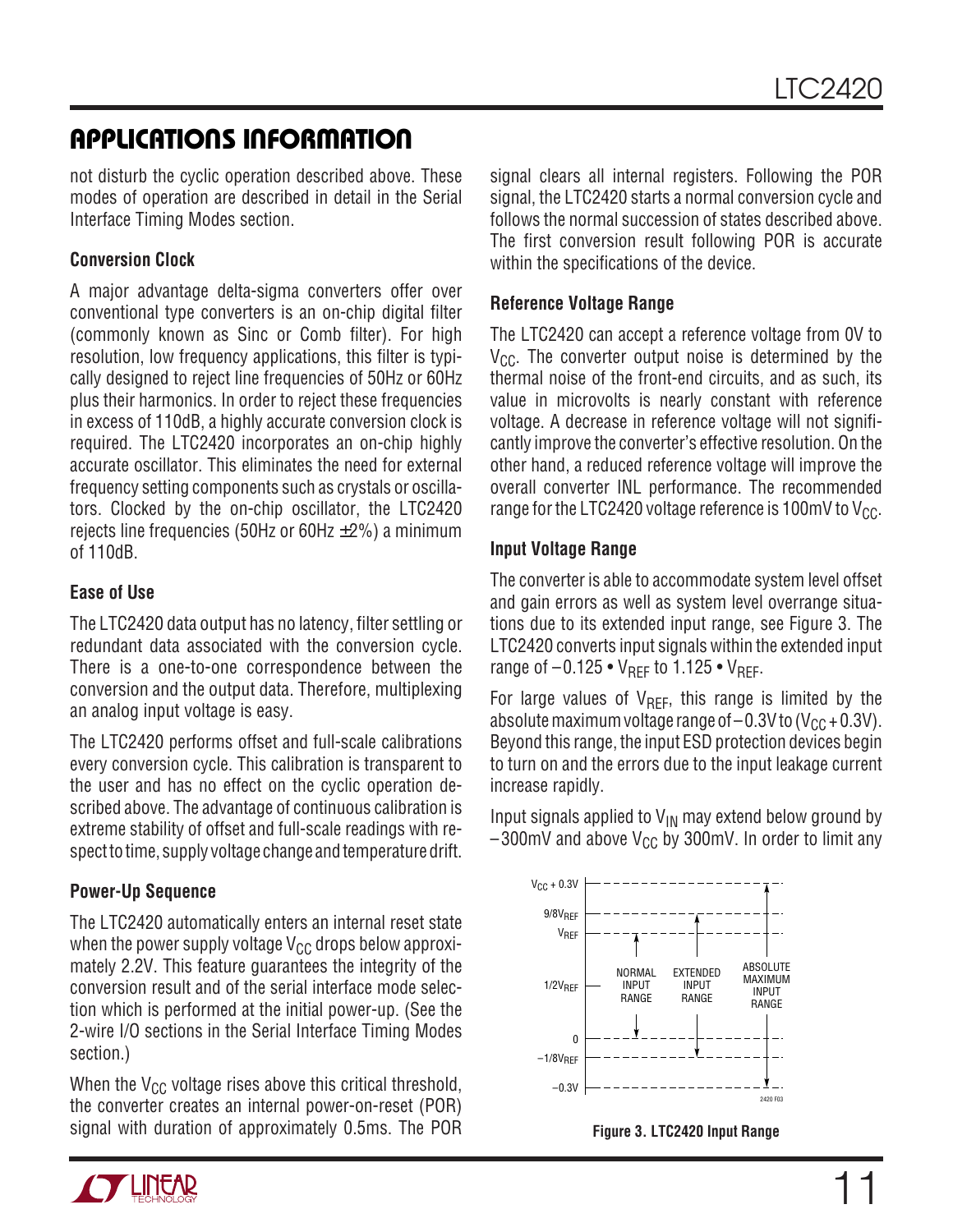fault current, a resistor of up to 25k may be added in series with the  $V_{IN}$  pin without affecting the performance of the device. In the physical layout, it is important to maintain the parasitic capacitance of the connection between this series resistance and the  $V_{IN}$  pin as low as possible; therefore, the resistor should be located as close as practical to the  $V_{IN}$  pin. The effect of the series resistance on the converter accuracy can be evaluated from the curves presented in the Analog Input/Reference Current section. In addition, a series resistor will introduce a temperature dependent offset error due to the input leakage current. A 1nA input leakage current will develop a 1ppm offset error on a 5k resistor if  $V_{\text{RFF}} = 5V$ . This error has a very strong temperature dependency.

#### **Output Data Format**

The LTC2420 serial output data stream is 24 bits long. The first 4 bits represent status information indicating the sign, input range and conversion state. The next 20 bits are the conversion result, MSB first.

Bit 23 (first output bit) is the end of conversion (EOC) indicator. This bit is available at the SDO pin during the conversion and sleep states whenever the  $\overline{\text{CS}}$  pin is LOW. This bit is HIGH during the conversion and goes LOW when the conversion is complete.

Bit 22 (second output bit) is a dummy bit (DMY) and is always LOW.

Bit 21 (third output bit) is the conversion result sign indicator (SIG). If  $V_{IN}$  is >0, this bit is HIGH. If  $V_{IN}$  is <0, this bit is LOW. The sign bit changes state during the zero code. Bit 20 (fourth output bit) is the extended input range (EXR) indicator. If the input is within the normal input range  $0 \leq V_{IN} \leq V_{RFF}$ , this bit is LOW. If the input is outside the normal input range,  $V_{IN} > V_{REF}$  or  $V_{IN} < 0$ , this bit is HIGH.

The function of these bits is summarized in Table 1.

| <b>Table 1. LTC2420 Status Bits</b> |  |
|-------------------------------------|--|
|-------------------------------------|--|

| <b>Input Range</b>        | <b>Bit 23</b><br><b>EOC</b> | <b>Bit 22</b><br><b>DMY</b> | <b>Bit 21</b><br>SIG | <b>Bit 20</b><br><b>EXR</b> |
|---------------------------|-----------------------------|-----------------------------|----------------------|-----------------------------|
| $V_{IN}$ > $V_{REF}$      |                             |                             |                      |                             |
| $0 < V_{IN} \leq V_{REF}$ |                             |                             |                      |                             |
| $V_{IN} = 0^{+/0}$        |                             |                             | 1/0                  |                             |
| $V_{IN}$ < 0              |                             |                             |                      |                             |

Bit 19 (fifth output bit) is the most significant bit (MSB).

Bits 19-0 are the 20-bit conversion result MSB first.

Bit 0 is the least significant bit (LSB).

Data is shifted out of the SDO pin under control of the serial clock (SCK), see Figure 4. Whenever CS is HIGH, SDO remains high impedance and any SCK clock pulses are ignored by the internal data out shift register.

In order to shift the conversion result out of the device,  $\overline{\text{CS}}$ must first be driven LOW. EOC is seen at the SDO pin of the device once CS is pulled LOW. EOC changes real time from HIGH to LOW at the completion of a conversion. This signal may be used as an interrupt for an external microcontroller. Bit 23 (EOC) can be captured on the first rising edge of SCK. Bit 22 is shifted out of the device on the first falling edge of SCK. The final data bit (Bit 0) is shifted out on the falling edge of the 23rd SCK and may be latched on



**Figure 4. Output Data Timing**

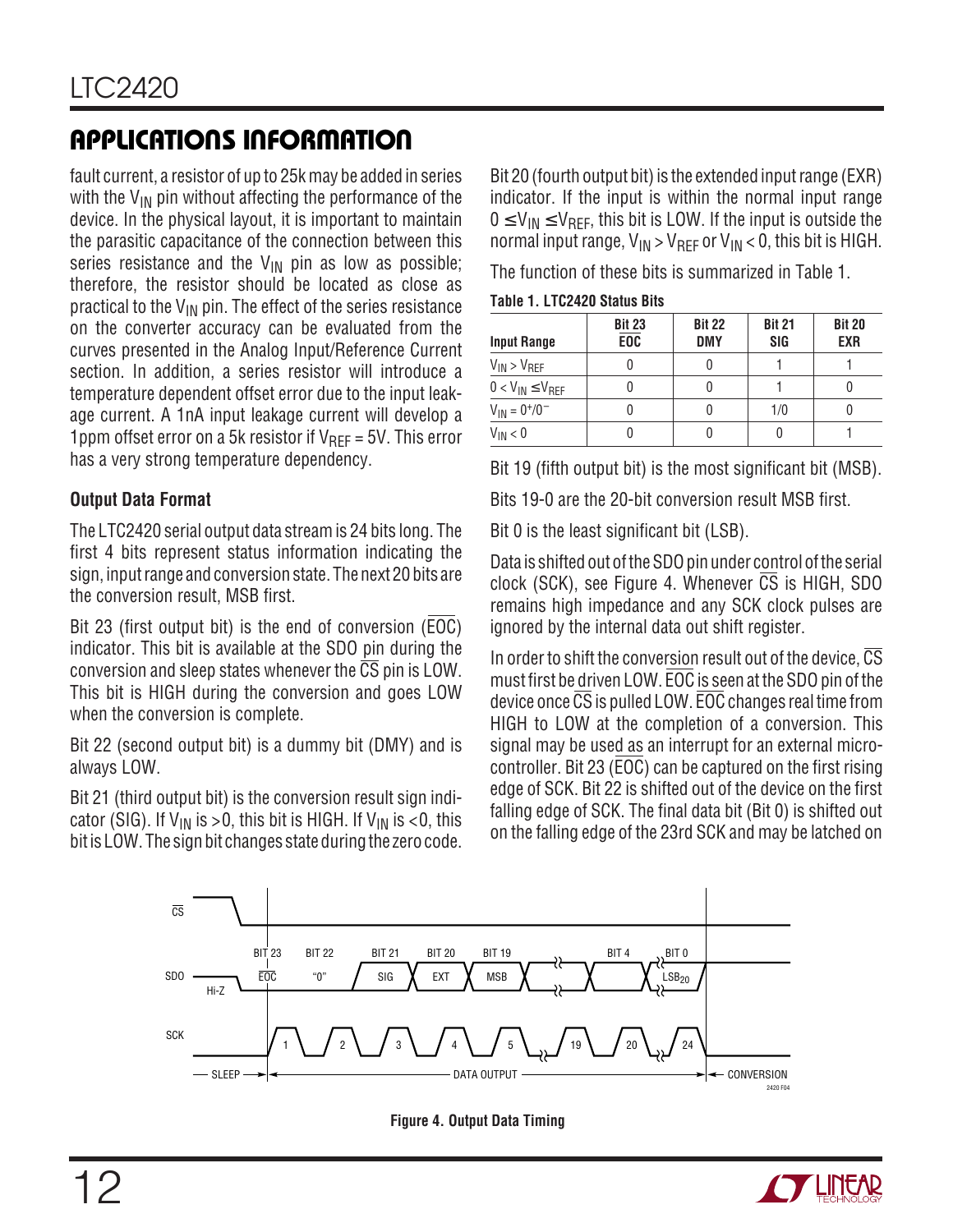the rising edge of the 24th SCK pulse. On the falling edge of the 24th SCK pulse, SDO goes HIGH indicating a new conversion cycle has been initiated. This bit serves as EOC (Bit 23) for the next conversion cycle. Table 2 summarizes the output data format.

As long as the voltage on the  $V_{\text{IN}}$  pin is maintained within the  $-0.3V$  to (V<sub>CC</sub> + 0.3V) absolute maximum operating range, a conversion result is generated for any input value from  $-0.125 \cdot V_{RFF}$  to 1.125  $\cdot$  V<sub>RFF</sub>. For input voltages greater than  $1.125 \cdot V_{REF}$ , the conversion result is clamped to the value corresponding to 1.125 •  $V_{\text{RFF}}$ . For input voltages below  $-0.125 \cdot V_{REF}$ , the conversion result is clamped to the value corresponding to  $-0.125 \cdot V_{REF}$ .

#### **Frequency Rejection Selection (F<sub>0</sub> Pin Connection)**

The LTC2420 internal oscillator provides better than 110dB normal mode rejection at the line frequency and its harmonics for 50Hz $\pm$ 2% or 60Hz $\pm$ 2%. For 60Hz rejection, F<sub>O</sub> (Pin 8) should be connected to GND (Pin 4) while for 50Hz rejection the  $F_0$  pin should be connected to  $V_{CC}$  (Pin 1).

The selection of 50Hz or 60Hz rejection can also be made by driving  $F_0$  to an appropriate logic level. A selection change during the sleep or data output states will not disturb the converter operation. If the selection is made during the conversion state, the result of the conversion in progress may be outside specifications but the following conversions will not be affected.

When a fundamental rejection frequency different from 50Hz or 60Hz is required or when the converter must be synchronized with an outside source, the LTC2420 can operate with an external conversion clock. The converter automatically detects the presence of an external clock signal at the  $F_{\Omega}$  pin and turns off the internal oscillator. The frequency  $f_{FOSC}$  of the external signal must be at least 2560Hz (1Hz notch frequency) to be detected. The external clock signal duty cycle is not significant as long as the minimum and maximum specifications for the high and low periods  $t_{\text{HEO}}$  and  $t_{\text{LEO}}$  are observed.

While operating with an external conversion clock of a frequency  $f_{FOSC}$ , the LTC2420 provides better than 110dB normal mode rejection in a frequency range  $f_{EOSC}/2560$  $±4%$  and its harmonics. The normal mode rejection as a function of the input frequency deviation from  $f_{FOSC}/2560$ is shown in Figure 5.

|                                    | Table 2. LTUZTZU UULPUL DALA TUTTILAL |                             |                      |                             |                             |               |               |               |                  |          |                            |
|------------------------------------|---------------------------------------|-----------------------------|----------------------|-----------------------------|-----------------------------|---------------|---------------|---------------|------------------|----------|----------------------------|
| <b>Input Voltage</b>               | <b>Bit 23</b><br><b>EOC</b>           | <b>Bit 22</b><br><b>DMY</b> | <b>Bit 21</b><br>SIG | <b>Bit 20</b><br><b>EXR</b> | <b>Bit 19</b><br><b>MSB</b> | <b>Bit 18</b> | <b>Bit 17</b> | <b>Bit 16</b> | <b>Bit 15</b>    | $\cdots$ | <b>Bit 0</b><br><b>LSB</b> |
| $V_{IN}$ > 9/8 $\bullet$ $V_{REF}$ | $\mathbf{0}$                          | $\mathbf{0}$                |                      |                             | $\mathbf{0}$                | $\mathbf{0}$  | 0             |               | 1                | $\cdots$ |                            |
| $9/8 \cdot V_{REF}$                | $\mathbf{0}$                          | $\mathbf{0}$                |                      | 4                           | 0                           | $\mathbf{0}$  | 0             |               | 1                | $\cdots$ |                            |
| $V_{REF} + 1LSB$                   | 0                                     | 0                           |                      |                             | $\mathbf 0$                 | 0             | 0             | 0             | $\boldsymbol{0}$ | $\cdots$ | 0                          |
| V <sub>REF</sub>                   | 0                                     | 0                           |                      | 0                           | 1                           |               |               |               | 1                | $\cdots$ |                            |
| $3/4V_{REF} + 1LSB$                | $\mathbf 0$                           | 0                           |                      | 0                           | 1                           |               | 0             | $\mathbf{0}$  | 0                | $\cdots$ | 0                          |
| $3/4V_{REF}$                       | 0                                     | 0                           |                      | 0                           |                             | 0             |               |               | 1                | $\cdots$ |                            |
| $1/2V_{REF} + 1LSB$                | $\mathbf 0$                           | 0                           |                      | 0                           | 1                           | $\mathbf{0}$  | 0             | $\mathbf{0}$  | $\mathbf{0}$     | $\cdots$ | 0                          |
| $1/2V_{REF}$                       | 0                                     | 0                           |                      | 0                           | $\mathbf{0}$                |               |               |               | 1                | $\cdots$ |                            |
| $1/4V_{REF} + 1LSB$                | $\mathbf 0$                           | 0                           |                      | 0                           | 0                           |               | 0             | 0             | 0                | $\cdots$ | 0                          |
| $1/4V_{REF}$                       | $\mathbf{0}$                          | $\mathbf{0}$                |                      | 0                           | 0                           | $\mathbf{0}$  |               | 1             | 1                | $\cdots$ |                            |
| $0^{+}/0^{-}$                      | $\mathbf 0$                           | 0                           | $1/0*$               | 0                           | $\mathbf{0}$                | $\mathbf{0}$  | 0             | $\mathbf{0}$  | $\mathbf{0}$     | $\cdots$ | $\mathbf{0}$               |
| $-ILSB$                            | $\mathbf 0$                           | $\mathbf{0}$                | 0                    |                             | 1                           |               |               |               | 1                | $\cdots$ |                            |
| $-1/8 \cdot V_{REF}$               | $\mathbf{0}$                          | 0                           | 0                    | 4                           | 1                           |               | н             | $\mathbf{0}$  | $\mathbf{0}$     | $\cdots$ | 0                          |
| $V_{IN}$ < $-1/8$ • $V_{REF}$      | 0                                     | $\mathbf{0}$                | 0                    |                             | 1                           |               |               | $\mathbf{0}$  | $\mathbf{0}$     | $\cdots$ | $\mathbf 0$                |

#### **Table 2. LTC2420 Output Data Format**

\*The sign bit changes state during the 0 code.

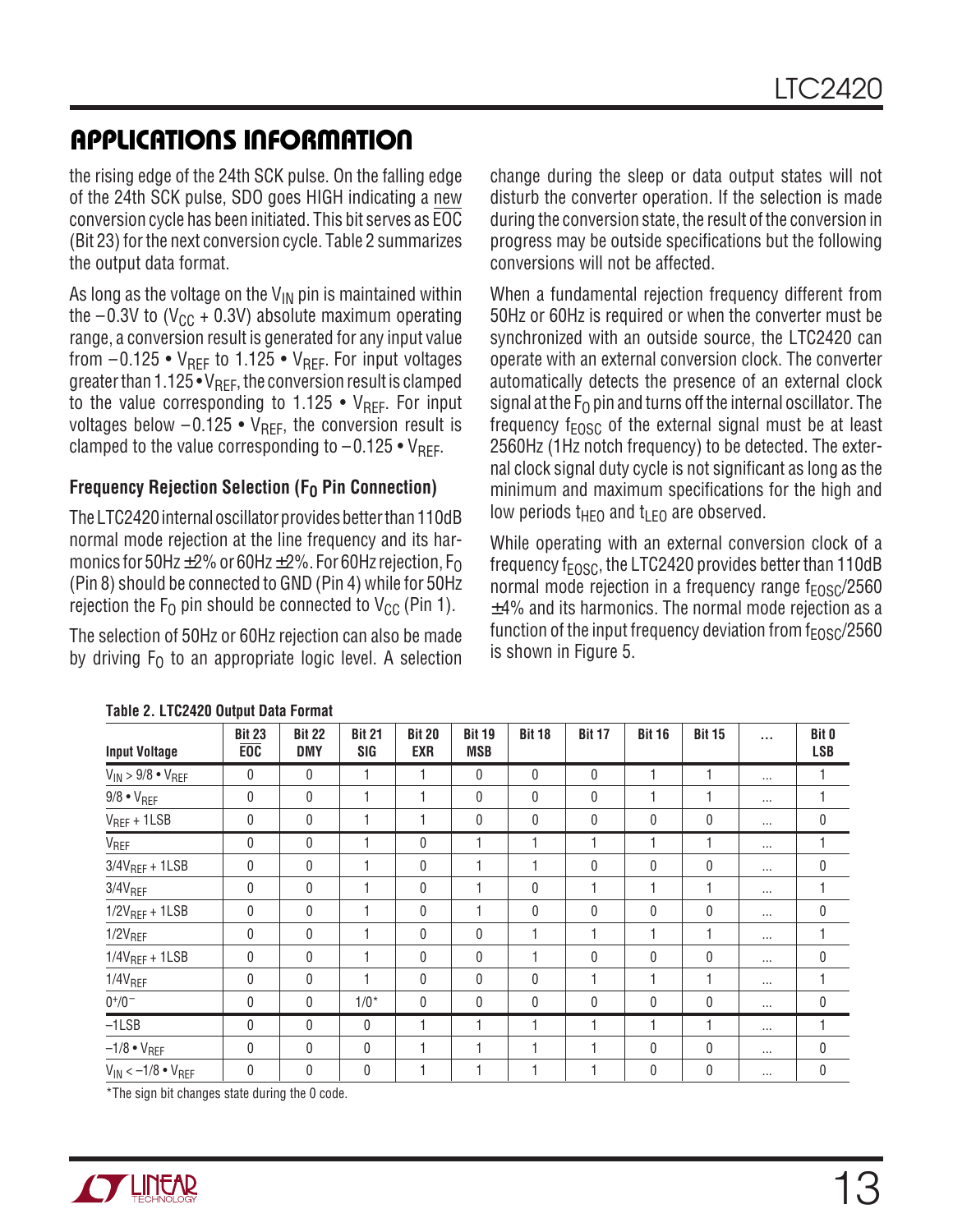

**Figure 5. LTC2420 Normal Mode Rejection When Using an External Oscillator of Frequency frosc.** 

Whenever an external clock is not present at the  $F_{\Omega}$  pin, the converter automatically activates its internal oscillator and enters the Internal Conversion Clock mode. The LTC2420 operation will not be disturbed if the change of conversion clock source occurs during the sleep state or during the data output state while the converter uses an external serial clock. If the change occurs during the conversion state, the result of the conversion in progress may be outside specifications but the following conversions will not be affected. If the change occurs during the data output state and the converter is in the Internal SCK mode, the serial clock duty cycle may be affected but the serial data stream will remain valid.

Table 3 summarizes the duration of each state as a function of  $F_{\Omega}$ .

#### **SERIAL INTERFACE**

The LTC2420 transmits the conversion results and receives the start of conversion command through a synchronous 3-wire interface. During the conversion and sleep states, this interface can be used to assess the converter status and during the data output state it is used to read the conversion result.

#### **Serial Clock Input/Output (SCK)**

The serial clock signal present on SCK (Pin 7) is used to synchronize the data transfer. Each bit of data is shifted out the SDO pin on the falling edge of the serial clock.

In the Internal SCK mode of operation, the SCK pin is an output and the LTC2420 creates its own serial clock by dividing the internal conversion clock by 8. In the External SCK mode of operation, the SCK pin is used as input. The internal or external SCK mode is selected on power-up and then reselected every time a HIGH-to-LOW transition is detected at the  $\overline{\text{CS}}$  pin. If SCK is HIGH or floating at powerup or during this transition, the converter enters the internal SCK mode. If SCK is LOW at power-up or during this transition, the converter enters the external SCK mode.

| <b>State</b> | <b>Operating Mode</b>                                        |                                                                                                           | <b>Duration</b>                                                                                  |
|--------------|--------------------------------------------------------------|-----------------------------------------------------------------------------------------------------------|--------------------------------------------------------------------------------------------------|
| CONVERT      | Internal Oscillator                                          | $F_0 = LOW$<br>(60Hz Rejection)                                                                           | 133ms                                                                                            |
|              |                                                              | $F_0 = HIGH$<br>(50Hz Rejection)                                                                          | 160ms                                                                                            |
|              | External Oscillator                                          | $F_{\Omega}$ = External Oscillator<br>with Frequency $f_{\text{FOSC}}$ kHz<br>$(f_{FOSC}/2560$ Rejection) | $20510/f_{FOSC}$                                                                                 |
| <b>SLEEP</b> |                                                              |                                                                                                           | As Long As $\overline{CS}$ = HIGH Until $\overline{CS}$ = 0 and SCK $\overline{J}$               |
| DATA OUTPUT  | <b>Internal Serial Clock</b>                                 | $F_0 =$ LOW/HIGH<br>(Internal Oscillator)                                                                 | As Long As CS = LOW But Not Longer Than 1.26ms<br>(24 SCK cycles)                                |
|              |                                                              | $F0$ = External Oscillator with<br>Frequency f <sub>EOSC</sub> kHz                                        | As Long As $\overline{CS}$ = LOW But Not Longer Than 256/f <sub>E0SC</sub> ms<br>(24 SCK cycles) |
|              | External Serial Clock with<br>Frequency f <sub>SCK</sub> kHz |                                                                                                           | As Long As $CS =$ LOW But Not Longer Than 24/f <sub>SCK</sub> ms<br>(24 SCK cycles)              |

#### **Table 3. LTC2420 State Duration**

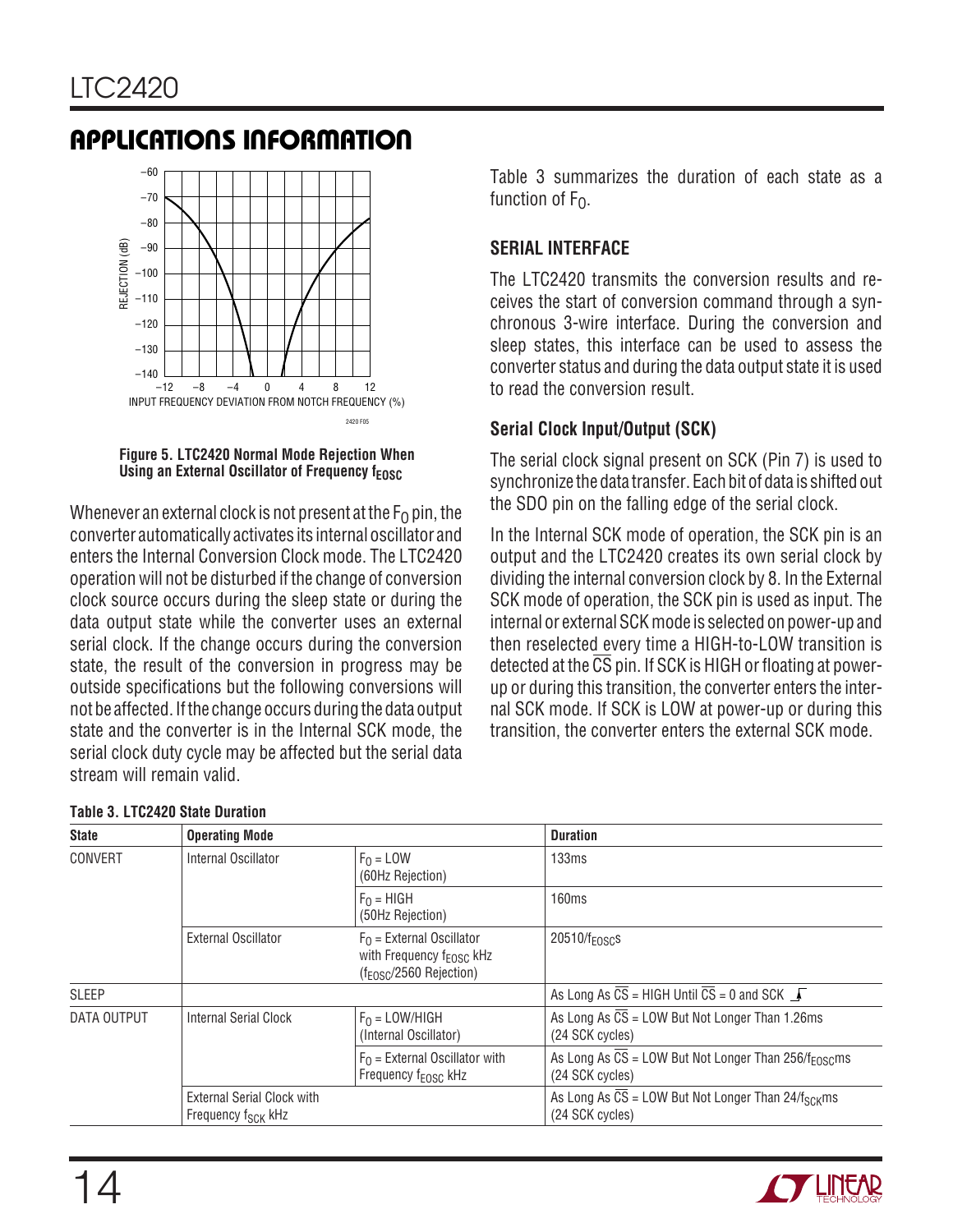#### **Serial Data Output (SDO)**

The serial data output pin, SDO (Pin 6), drives the serial data during the data output state. In addition, the SDO pin is used as an end of conversion indicator during the conversion and sleep states.

When  $\overline{CS}$  (Pin 5) is HIGH, the SDO driver is switched to a high impedance state. This allows sharing the serial interface with other devices. If  $\overline{CS}$  is LOW during the convert or sleep state, SDO will output EOC. If CS is LOW during the conversion phase, the EOC bit appears HIGH on the SDO pin. Once the conversion is complete, EOC goes LOW. The device remains in the sleep state until the first rising edge of SCK occurs while  $\overline{CS}$  is LOW.

#### **Chip Select Input (CS)**

The active LOW chip select,  $\overline{CS}$  (Pin 5), is used to test the conversion status and to enable the data output transfer as described in the previous sections.

In addition, the  $\overline{CS}$  signal can be used to trigger a new conversion cycle before the entire serial data transfer has been completed. The LTC2420 will abort any serial data transfer in progress and start a new conversion cycle anytime a LOW-to-HIGH transition is detected at the CS pin after the converter has entered the data output state (i.e., after the first rising edge of SCK occurs while CS is LOW).

Finally,  $\overline{CS}$  can be used to control the free-running modes of operation, see Serial Interface Timing Modes section. Grounding CS will force the ADC to continuously convert at the maximum output rate selected by  $F_0$ . Tying a capacitor to  $\overline{CS}$  will reduce the output rate and power dissipation by a factor proportional to the capacitor's value, see Figures 13 to 15.

#### **SERIAL INTERFACE TIMING MODES**

The LTC2420's 3-wire interface is SPI and MICROWIRE compatible. This interface offers several flexible modes of operation. These include internal/external serial clock, 2- or 3-wire I/O, single cycle conversion and autostart. The following sections describe each of these serial interface timing modes in detail. In all these cases, the converter can use the internal oscillator ( $F<sub>0</sub>$  = LOW or  $F<sub>0</sub>$  = HIGH) or an external oscillator connected to the  $F<sub>0</sub>$  pin. Refer to Table 4 for a summary.

#### **External Serial Clock, Single Cycle Operation (SPI/MICROWIRE Compatible)**

This timing mode uses an external serial clock to shift out the conversion result and a CS signal to monitor and control the state of the conversion cycle, see Figure 6.

The serial clock mode is selected on the falling edge of  $\overline{\text{CS}}$ . To select the external serial clock mode, the serial clock pin (SCK) must be LOW during each CS falling edge.

The serial data output pin (SDO) is Hi-Z as long as  $\overline{CS}$  is HIGH. At any time during the conversion cycle,  $\overline{CS}$  may be pulled LOW in order to monitor the state of the converter. While CS is pulled LOW, EOC is output to the SDO pin. EOC  $= 1$  while a conversion is in progress and  $\overline{EOC} = 0$  if the device is in the sleep state. Independent of  $\overline{CS}$ , the device automatically enters the low power sleep state once the conversion is complete.

When the device is in the sleep state ( $\overline{EOC} = 0$ ), its conversion result is held in an internal static shift register. The device remains in the sleep state until the first rising edge of SCK is seen while  $\overline{CS}$  is LOW. Data is shifted out the SDO pin on each falling edge of SCK. This enables

| <b>Configuration</b>                            | <b>SCK</b><br><b>Source</b> | <b>Conversion</b><br>Cycle<br><b>Control</b> | <b>Data</b><br>Output<br><b>Control</b> | <b>Connection</b><br>and<br><b>Waveforms</b> |
|-------------------------------------------------|-----------------------------|----------------------------------------------|-----------------------------------------|----------------------------------------------|
| External SCK, Single Cycle Conversion           | External                    | CS and SCK                                   | CS and SCK                              | Figures 6, 7                                 |
| External SCK, 2-Wire I/O                        | External                    | <b>SCK</b>                                   | <b>SCK</b>                              | Figure 8                                     |
| Internal SCK, Single Cycle Conversion           | Internal                    | $\overline{\text{CS}}\downarrow$             | $\overline{\text{CS}}\downarrow$        | Figures 9, 10                                |
| Internal SCK, 2-Wire I/O, Continuous Conversion | Internal                    | Continuous                                   | Internal                                | Figure 11                                    |
| Internal SCK, Autostart Conversion              | Internal                    | $C_{EXT}$                                    | Internal                                | Figure 12                                    |

#### **Table 4. LTC2420 Interface Timing Modes**

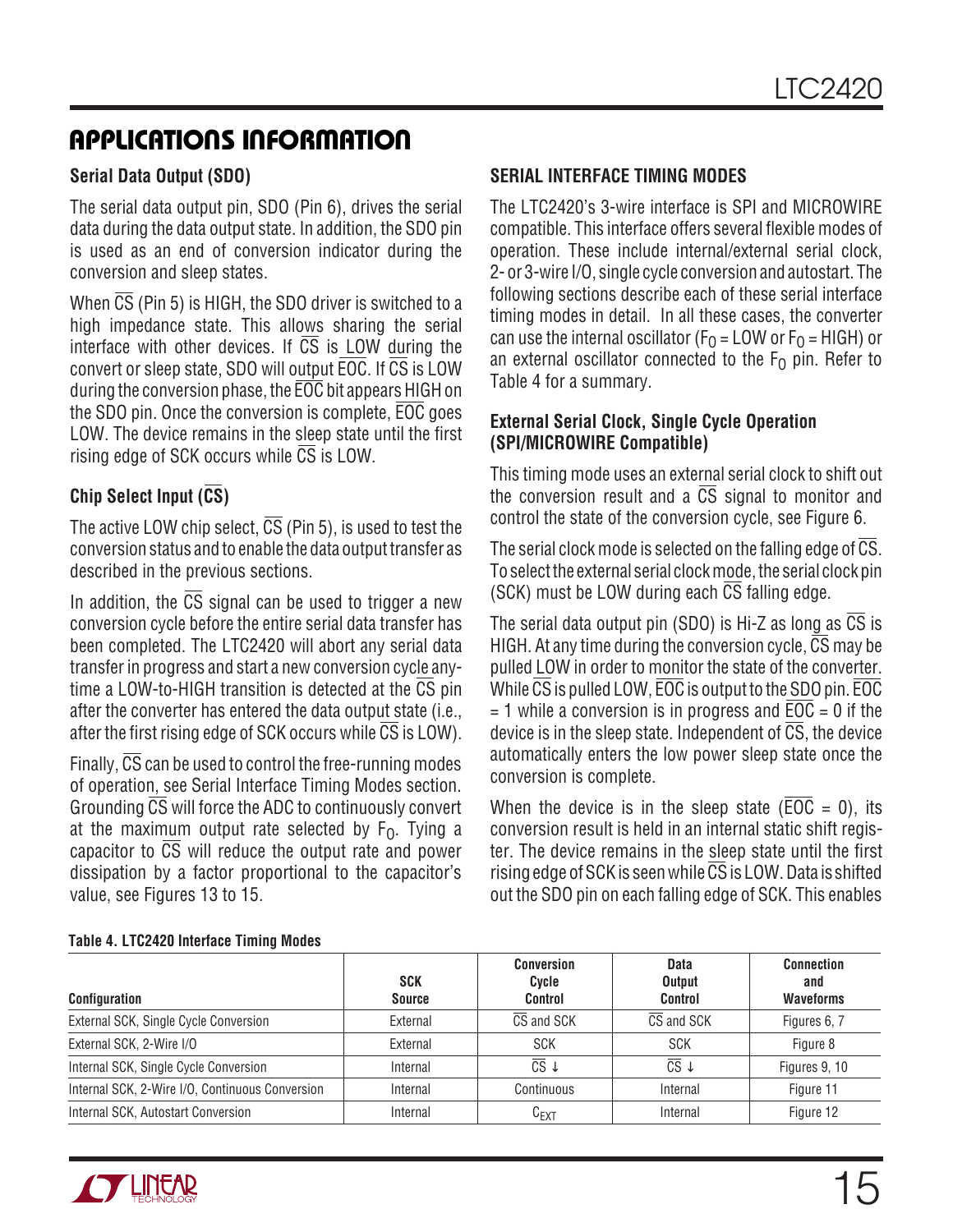

**Figure 6. External Serial Clock, Single Cycle Operation**

external circuitry to latch the output on the rising edge of SCK. EOC can be latched on the first rising edge of SCK and the last bit of the conversion result can be latched on the 24th rising edge of SCK. On the 24th falling edge of SCK, the device begins a new conversion. SDO goes HIGH  $(\overline{EOC} = 1)$  indicating a conversion is in progress.

At the conclusion of the data cycle,  $\overline{CS}$  may remain LOW and EOC monitored as an end-of-conversion interrupt. Alternatively,  $\overline{CS}$  may be driven HIGH setting SDO to Hi-Z. As described above,  $\overline{CS}$  may be pulled LOW at any time in order to monitor the conversion status.

Typically,  $\overline{CS}$  remains LOW during the data output state. However, the data output state may be aborted by pulling CS HIGH anytime between the first rising edge and the 24th falling edge of SCK, see Figure 7. On the rising edge of CS, the device aborts the data output state and immediately initiates a new conversion. This is useful for systems not requiring all 24 bits of output data, aborting an invalid conversion cycle or synchronizing the start of a conversion.

#### **External Serial Clock, 2-Wire I/O**

This timing mode utilizes a 2-wire serial I/O interface. The conversion result is shifted out of the device by an externally generated serial clock (SCK) signal, see Figure 8.  $\overline{CS}$ may be permanently tied to ground (Pin 4), simplifying the user interface or isolation barrier.

The external serial clock mode is selected at the end of the power-on reset (POR) cycle. The POR cycle is concluded approximately  $0.5$ ms after V<sub>CC</sub> exceeds 2.2V. The level applied to SCK at this time determines if SCK is internal or external. SCK must be driven LOW prior to the end of POR in order to enter the external serial clock timing mode.

Since  $\overline{CS}$  is tied LOW, the end-of-conversion ( $\overline{EOC}$ ) can be continuously monitored at the SDO pin during the convert and sleep states. EOC may be used as an interrupt to an external controller indicating the conversion result is ready. EOC = 1 while the conversion is in progress and EOC  $= 0$  once the conversion enters the low power sleep state. On the falling edge of EOC, the conversion result is loaded

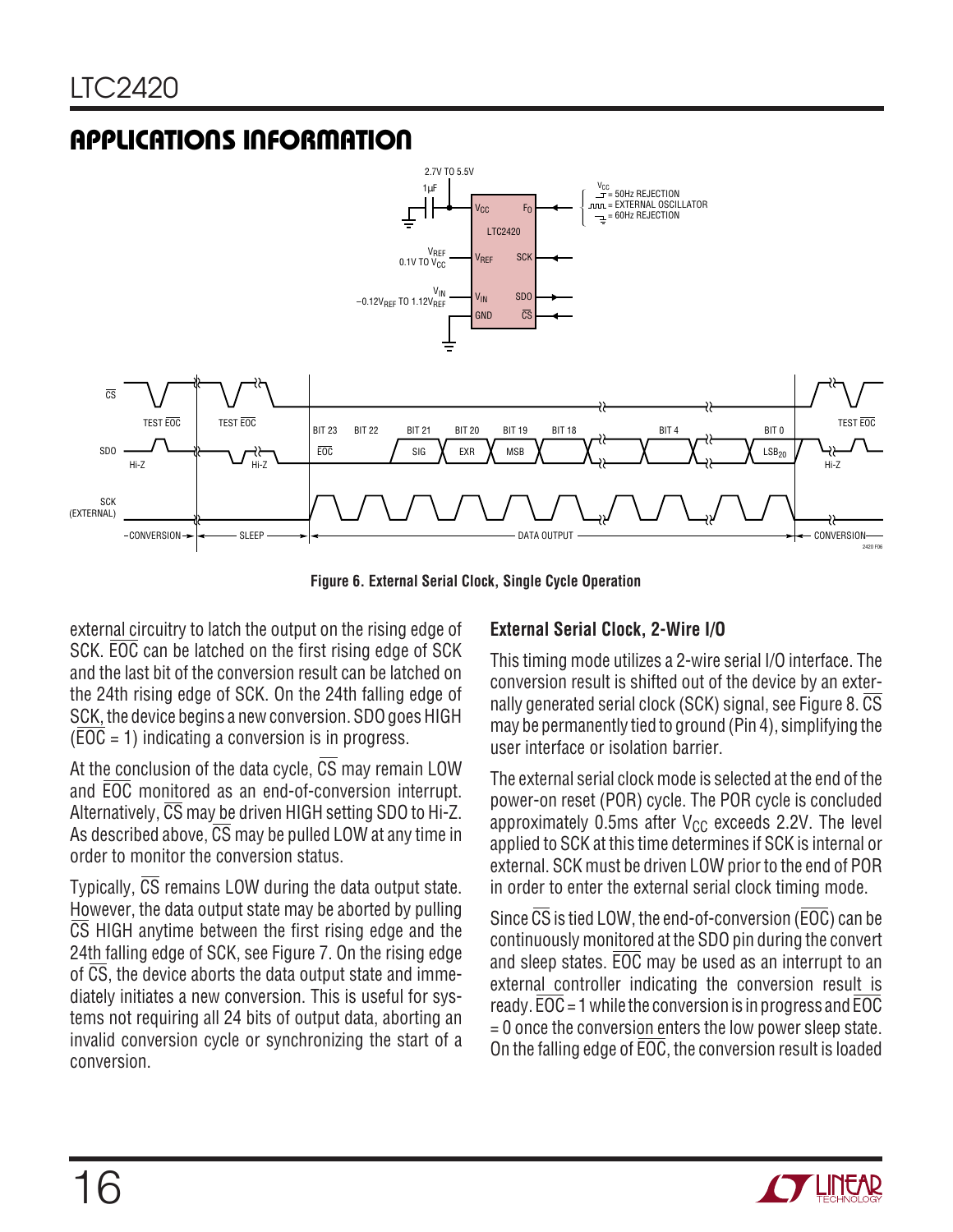

**Figure 7. External Serial Clock, Reduced Data Output Length**





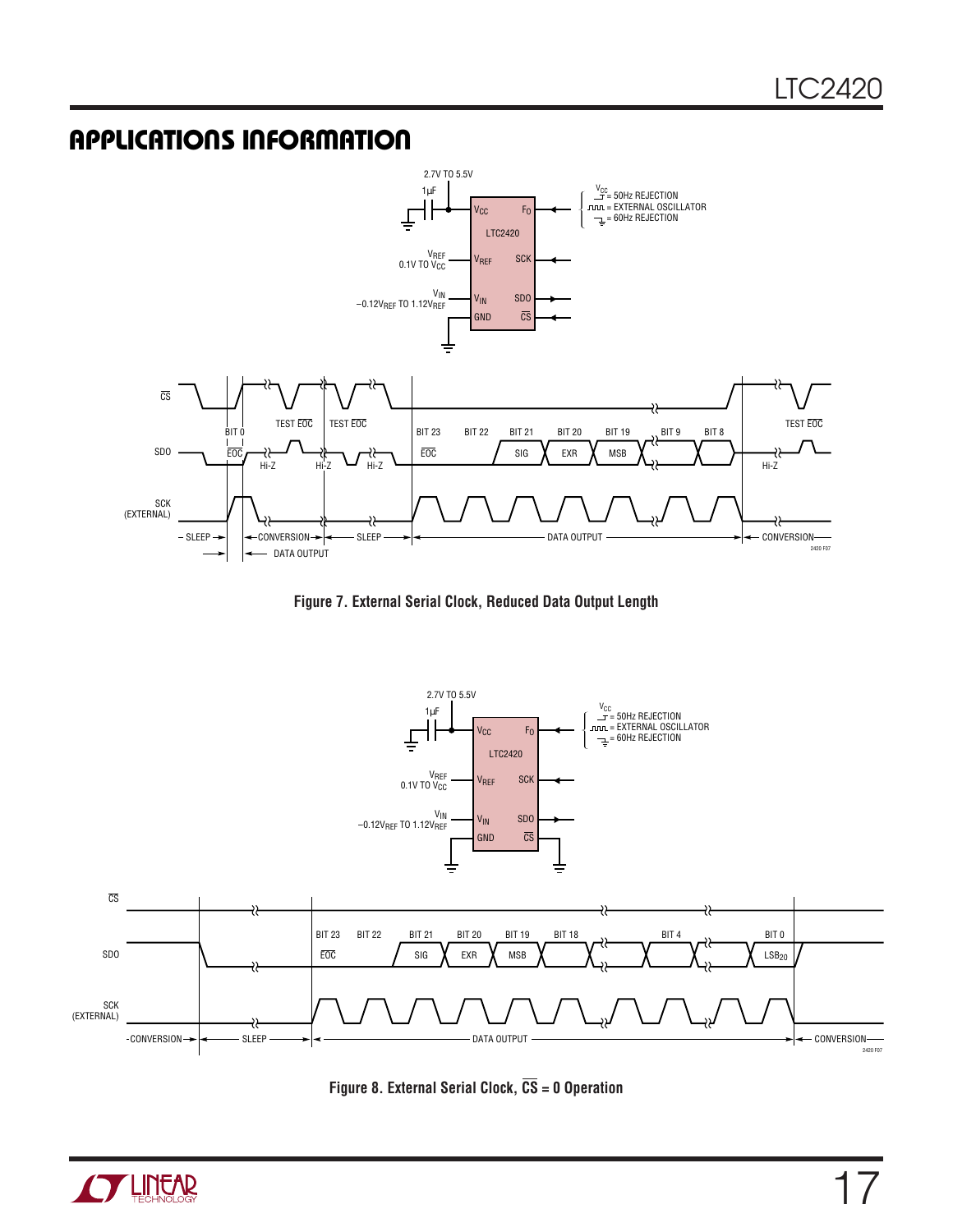into an internal static shift register. The device remains in the sleep state until the first rising edge of SCK. Data is shifted out the SDO pin on each falling edge of SCK enabling external circuitry to latch data on the rising edge of SCK. EOC can be latched on the first rising edge of SCK. On the 24th falling edge of SCK, SDO goes HIGH ( $\overline{EOC} = 1$ ) indicating a new conversion has begun.

#### **Internal Serial Clock, Single Cycle Operation**

This timing mode uses an internal serial clock to shift out the conversion result and a CS signal to monitor and control the state of the conversion cycle, see Figure 9.

In order to select the internal serial clock timing mode, the serial clock pin (SCK) must be floating (Hi-Z) or pulled HIGH prior to the falling edge of CS. The device will not enter the internal serial clock mode if SCK is driven LOW on the falling edge of  $\overline{CS}$ . An internal weak pull-up resistor is active on the SCK pin during the falling edge of CS; therefore, the internal serial clock timing mode is automatically selected if SCK is not externally driven.

The serial data output pin (SDO) is Hi-Z as long as CS is HIGH. At any time during the conversion cycle,  $\overline{CS}$  may be pulled LOW in order to monitor the state of the converter. Once CS is pulled LOW, SCK goes LOW and EOC is output to the SDO pin.  $\overline{EOC} = 1$  while a conversion is in progress and  $EOC = 0$  if the device is in the sleep state.

When testing EOC, if the conversion is complete (EOC =  $0$ ), the device will exit the sleep state and enter the data output state if CS remains LOW. In order to prevent the device from exiting the low power sleep state, CS must be pulled HIGH before the first rising edge of SCK. In the internal SCK timing mode, SCK goes HIGH and the device begins outputting data at time  $t_{\text{FOCtest}}$  after the falling edge of  $\overline{\text{CS}}$ (if  $\overline{EOC} = 0$ ) or t<sub>EOCtest</sub> after EOC goes LOW (if  $\overline{CS}$  is LOW during the falling edge of EOC). The value of  $t_{\text{FOCtest}}$  is 23 $\mu$ s if the device is using its internal oscillator ( $F_0$  = logic LOW or HIGH). If  $F_0$  is driven by an external oscillator of frequency  $f_{EOSC}$ , then  $t_{EOCtest}$  is 3.6/ $f_{EOSC}$ . If  $\overline{CS}$  is pulled HIGH before time  $t_{\text{FOCtest}}$ , the device remains in the sleep state. The conversion result is held in the internal static shift register.

If CS remains LOW longer than  $t_{\text{FOCtest}}$ , the first rising edge of SCK will occur and the conversion result is serially shifted out of the SDO pin. The data output cycle begins on this first rising edge of SCK and concludes after the 24th rising edge. Data is shifted out the SDO pin on each falling edge of SCK. The internally generated serial clock is output to the SCK pin. This signal may be used to shift the



**Figure 9. Internal Serial Clock, Single Cycle Operation**

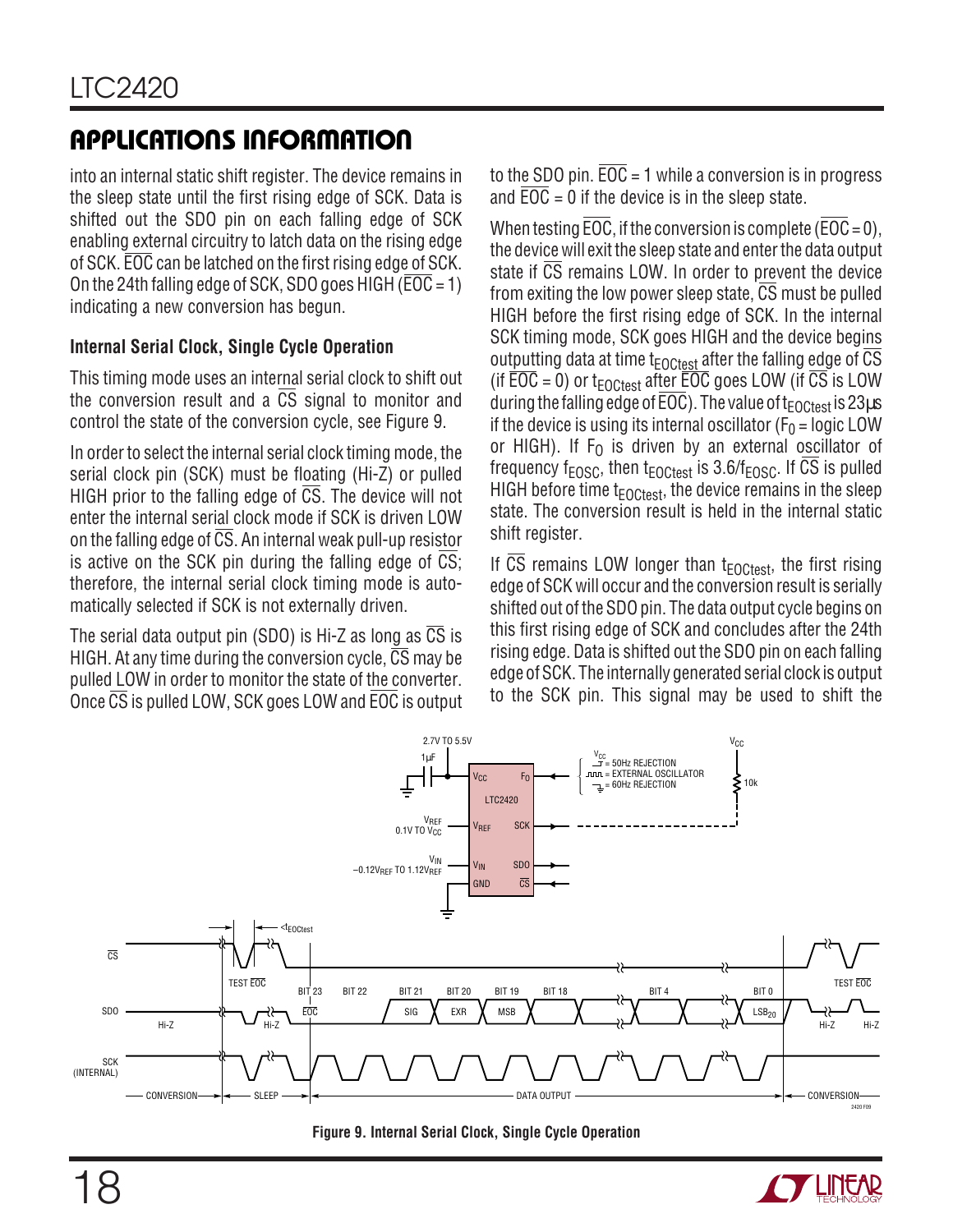conversion result into external circuitry. EOC can be latched on the first rising edge of SCK and the last bit of the conversion result on the 24th rising edge of SCK. After the 24th rising edge, SDO goes HIGH ( $\overline{EOC}$  = 1), SCK stays HIGH, and a new conversion starts.

Typically, CS remains LOW during the data output state. However, the data output state may be aborted by pulling CS HIGH anytime between the first and 24th rising edge of SCK, see Figure 10. On the rising edge of CS, the device aborts the data output state and immediately initiates a new conversion. This is useful for systems not requiring all 24 bits of output data, aborting an invalid conversion cycle, or synchronizing the start of a conversion. If  $\overline{CS}$  is pulled HIGH while the converter is driving SCK LOW, the internal pull-up is not available to restore SCK to a logic HIGH state. This will cause the device to exit the internal serial clock mode on the next falling edge of  $\overline{CS}$ . This can be avoided by adding an external 10k pull-up resistor to the SCK pin or by never pulling  $\overline{\text{CS}}$  HIGH when SCK is LOW.

Whenever SCK is LOW, the LTC2420's internal pull-up at pin SCK is disabled. Normally, SCK is not externally driven if the device is in the internal SCK timing mode. However, certain applications may require an external driver on SCK. If this driver goes Hi-Z after outputting a LOW signal, the LTC2420's internal pull-up remains disabled. Hence, SCK remains LOW. On the next falling edge of  $\overline{CS}$ , the device is switched to the external SCK timing mode. By adding an external 10k pull-up resistor to SCK, this pin goes HIGH once the external driver goes Hi-Z. On the next  $\overline{CS}$  falling edge, the device will remain in the internal SCK timing mode.

A similar situation may occur during the sleep state when CS is pulsed HIGH-LOW-HIGH in order to test the conversion status. If the device is in the sleep state ( $\overline{EOC} = 0$ ), SCK will go LOW. Once  $\overline{CS}$  goes HIGH (within the time period defined above as  $t_{\text{FOCtest}}$ ), the internal pull-up is activated. For a heavy capacitive load on the SCK pin, the internal pull-up may not be adequate to return SCK to a HIGH level before CS goes low again. This is not a concern under normal conditions where  $\overline{CS}$  remains LOW after detecting  $EOC = 0$ . This situation is easily overcome by adding an external 10k pull-up resistor to the SCK pin.





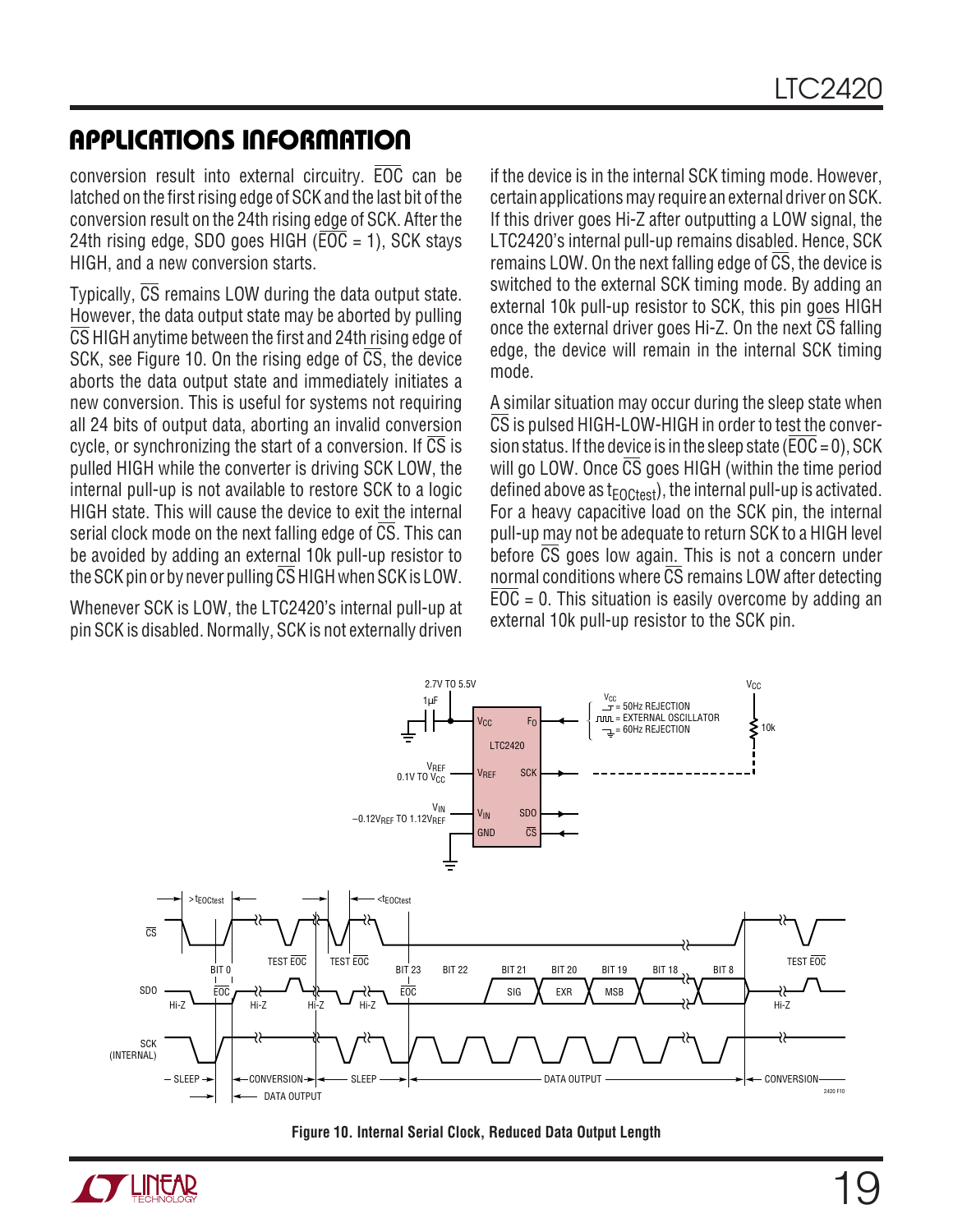#### **Internal Serial Clock, 2-Wire I/O, Continuous Conversion**

This timing mode uses a 2-wire, all output (SCK and SDO) interface. The conversion result is shifted out of the device by an internally generated serial clock (SCK) signal, see Figure 11. CS may be permanently tied to ground (Pin 4). simplifying the user interface or isolation barrier.

The internal serial clock mode is selected at the end of the power-on reset (POR) cycle. The POR cycle is concluded approximately 0.5ms after  $V_{CC}$  exceeds 2.2V. An internal weak pull-up is active during the POR cycle; therefore, the internal serial clock timing mode is automatically selected if SCK is not externally driven LOW (if SCK is loaded such that the internal pull-up cannot pull the pin HIGH, the external SCK mode will be selected).

During the conversion, the SCK and the serial data output pin (SDO) are HIGH ( $\overline{EOC} = 1$ ). Once the conversion is complete, SCK and SDO go LOW ( $\overline{EOC} = 0$ ) indicating the conversion has finished and the device has entered the low power sleep state. The part remains in the sleep state a minimum amount of time (1/2 the internal SCK period) then immediately begins outputting data. The data output cycle begins on the first rising edge of SCK and ends after the 24th rising edge. Data is shifted out the SDO pin on each falling edge of SCK. The internally generated serial clock is output to the SCK pin. This signal may be used to shift the conversion result into external circuitry. EOC can be latched on the first rising edge of SCK and the last bit of the conversion result can be latched on the 24th rising edge of SCK. After the 24th rising edge, SDO goes HIGH ( $\overline{EOC}$  = 1) indicating a new conversion is in progress. SCK remains HIGH during the conversion.

#### **Internal Serial Clock, Autostart Conversion**

This timing mode is identical to the internal serial clock, 2-wire I/O described above with one additional feature. Instead of grounding  $\overline{CS}$ , an external timing capacitor is tied to CS.

While the conversion is in progress, the CS pin is held HIGH by an internal weak pull-up. Once the conversion is complete, the device enters the low power sleep state and an internal 25nA current source begins discharging the





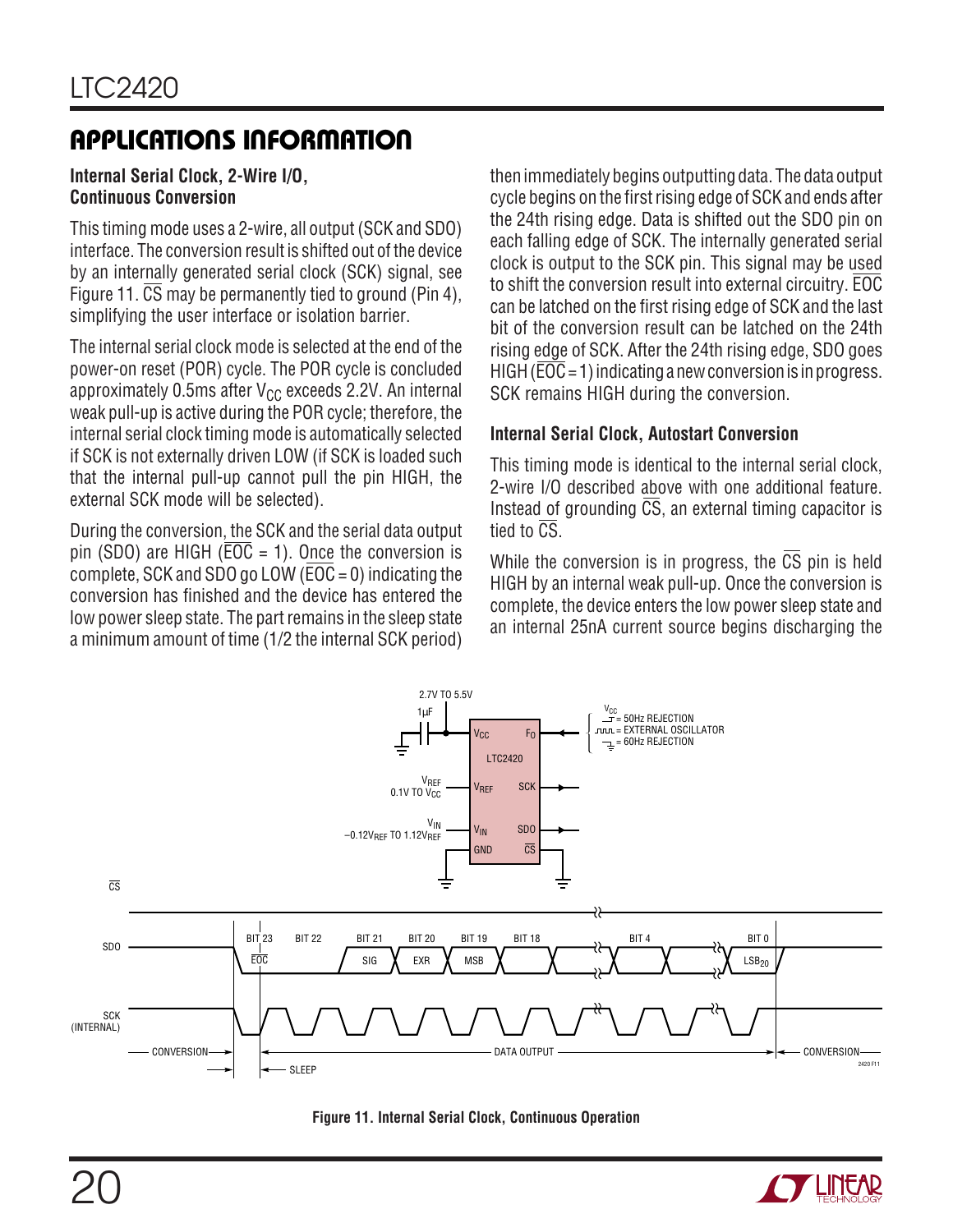capacitor tied to  $\overline{CS}$ , see Figure 12. The time the converter spends in the sleep state is determined by the value of the external timing capacitor, see Figures 13 and 14. Once the voltage at  $\overline{CS}$  falls below an internal threshold (≈1.4V), the device automatically begins outputting data. The data output cycle begins on the first rising edge of SCK and ends on the 24th rising edge. Data is shifted out the SDO pin on each falling edge of SCK. The internally generated serial clock is output to the SCK pin. This signal may be used to shift the conversion result into external circuitry. After the 24th rising edge,  $\overline{CS}$  is pulled HIGH and a new conversion is immediately started. This is useful in applications requiring periodic monitoring and ultralow power. Figure 15 shows the average supply current as a function of capacitance on  $\overline{\text{CS}}$ .

It should be noticed that the external capacitor discharge current is kept very small in order to decrease the converter power dissipation in the sleep state. In the autostart mode the analog voltage on the  $\overline{\text{CS}}$  pin cannot be observed

without disturbing the converter operation using a regular oscilloscope probe. When using this configuration, it is important to minimize the external leakage current at the  $\overline{CS}$  pin by using a low leakage external capacitor and properly cleaning the PCB surface.



**Figure 13. CS Capacitance vs fSAMPLE** 





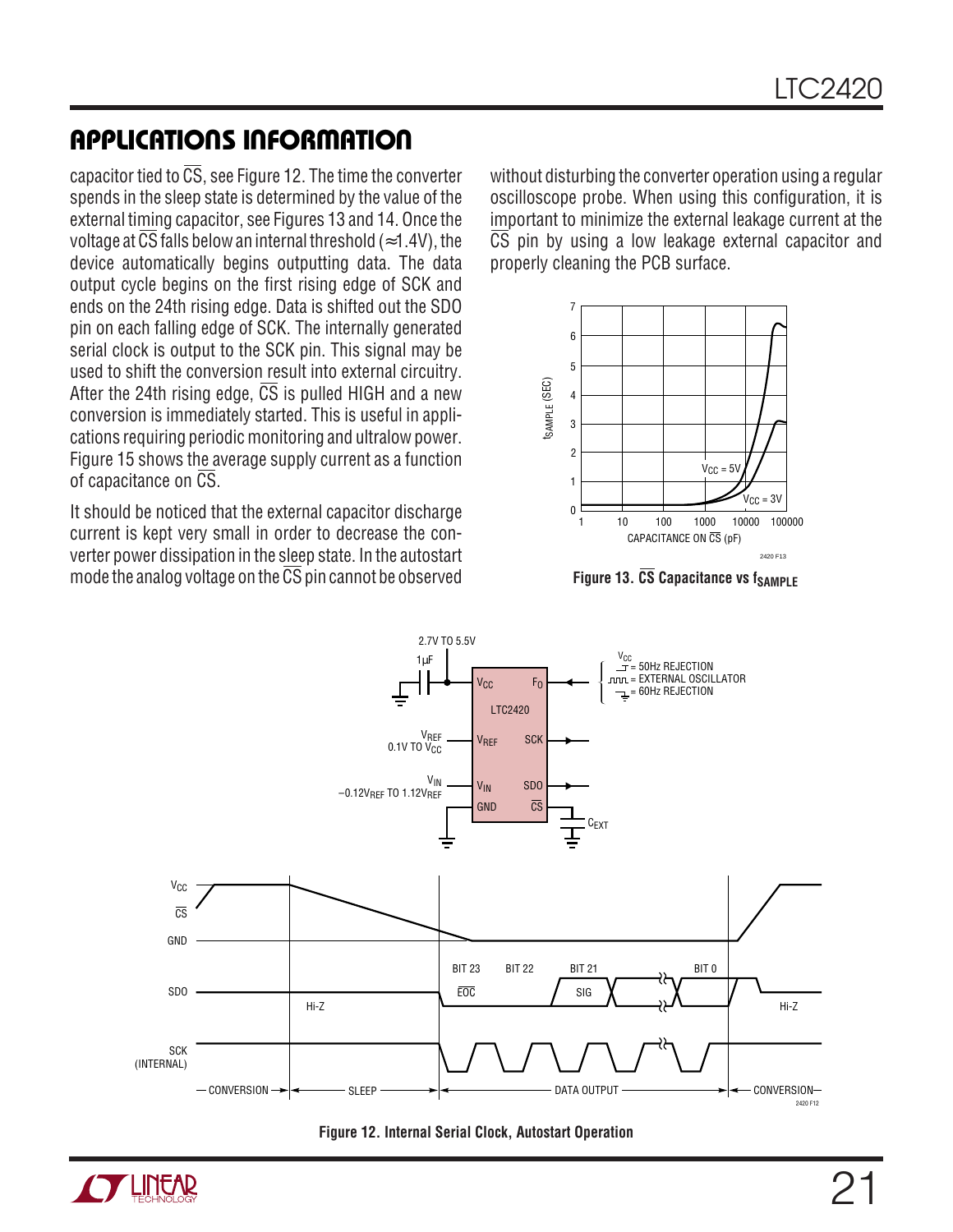

**Figure 14. CS Capacitance vs Output Rate**



**Figure 15. CS Capacitance vs Supply Current**

The internal serial clock mode is selected every time the voltage on the  $\overline{CS}$  pin crosses an internal threshold voltage. An internal weak pull-up at the SCK pin is active while  $\overline{CS}$  is discharging; therefore, the internal serial clock timing mode is automatically selected if SCK is floating. It is important to ensure there are no external drivers pulling SCK LOW while  $\overline{CS}$  is discharging.

### **DIGITAL SIGNAL LEVELS**

The LTC2420's digital interface is easy to use. Its digital inputs ( $F_0$ ,  $\overline{CS}$  and SCK in External SCK mode of operation) accept standard TTL/CMOS logic levels and the internal hysteresis receivers can tolerate edge rates as slow as 100µs. However, some considerations are required to take advantage of exceptional accuracy and low supply current. The digital output signals (SDO and SCK in Internal SCK mode of operation) are less of a concern because they are not generally active during the conversion state.

In order to preserve the LTC2420's accuracy, it is very important to minimize the ground path impedance which may appear in series with the input and/or reference signal and to reduce the current which may flow through this path. The GND pin should be connected to a low resistance ground plane through a minimum length trace. The use of multiple via holes is recommended to further reduce the connection resistance. The LTC2420's power supply current flowing through the 0.01 $\Omega$  resistance of the common ground pin will develop a 2.5µV offset signal. For a reference voltage  $V_{\text{RFF}} = 2.5V$ , this represents a 1ppm offset error.

In an alternative configuration, the GND pin of the converter can be the single-point-ground in a single point grounding system. The input signal ground, the reference signal ground, the digital drivers ground (usually the digital ground) and the power supply ground (the analog ground) should be connected in a star configuration with the common point located as close to the GND pin as possible.

The power supply current during the conversion state should be kept to a minimum. This is achieved by restricting the number of digital signal transitions occurring during this period.

While a digital input signal is in the range 0.5V to  $(V_{CC} - 0.5V)$ , the CMOS input receiver draws additional current from the power supply. It should be noted that, when any one of the digital input signals ( $F_0$ ,  $\overline{CS}$  and SCK in External SCK mode of operation) is within this range, the LTC2420 power supply current may increase even if the signal in question is at a valid logic level. For micropower operation and in order to minimize the potential errors due to additional ground pin current, it is recommended to drive all digital input signals to full CMOS levels  $[V_{IL} < 0.4V$  and  $V_{OH} > (V_{CC} - 0.4V)$ ].

Severe ground pin current disturbances can also occur due to the undershoot of fast digital input signals. Undershoot and overshoot can occur because of the impedance mismatch at the converter pin when the transition time of an external control signal is less than twice the

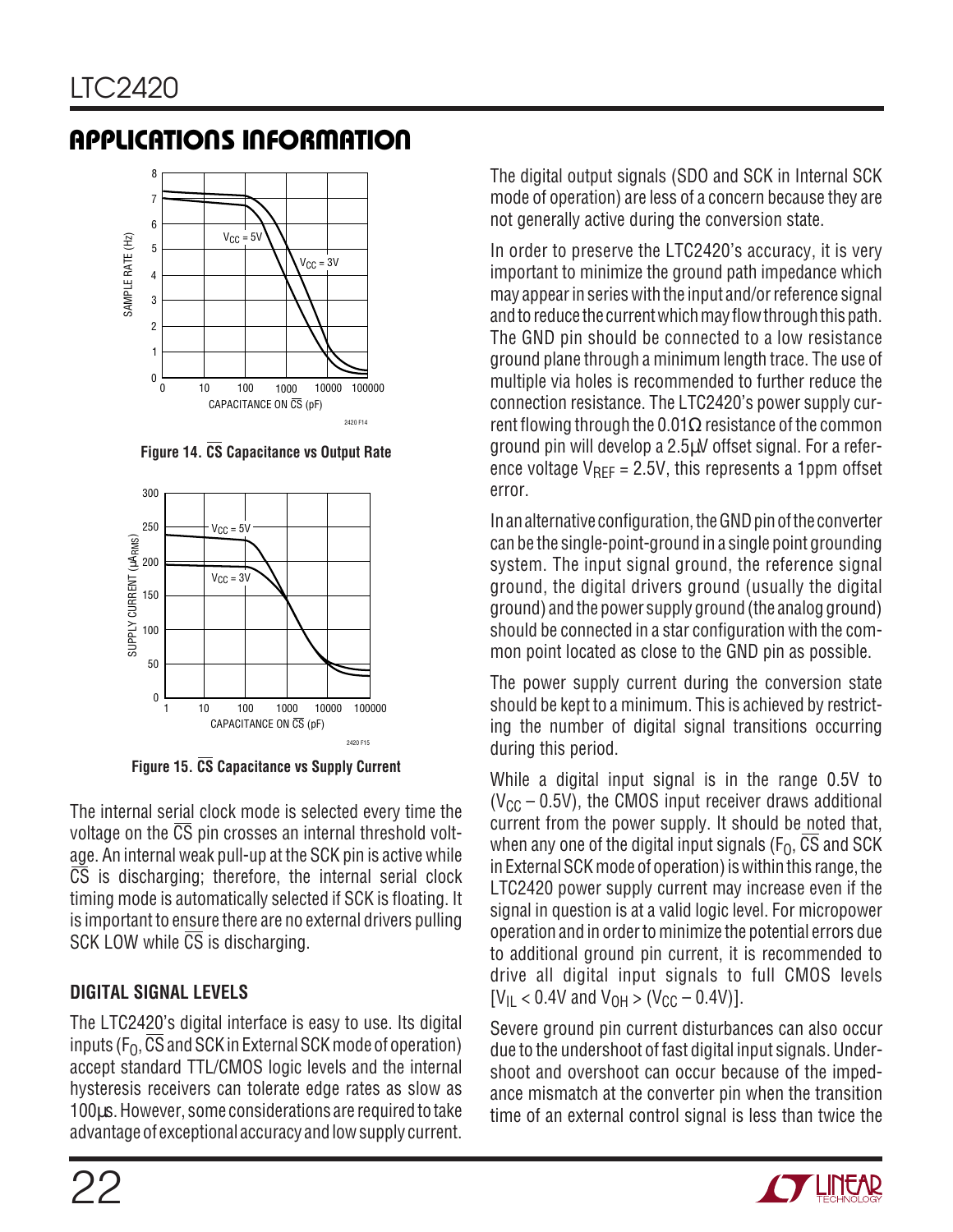propagation delay from the driver to LTC2420. For reference, on a regular FR-4 board, signal propagation velocity is approximately 183ps/inch for internal traces and 170ps/inch for surface traces. Thus, a driver generating a control signal with a minimum transition time of 1ns must be connected to the converter pin through a trace shorter than 2.5 inches. This problem becomes particularly difficult when shared control lines are used and multiple reflections may occur. The solution is to carefully terminate all transmission lines close to their characteristic impedance.

Parallel termination near the LTC2420 pin will eliminate this problem but will increase the driver power dissipation. A series resistor between 27 $\Omega$  and 56 $\Omega$  placed near the driver or near the LTC2420 pin will also eliminate this problem without additional power dissipation. The actual resistor value depends upon the trace impedance and connection topology.

#### **Driving the Input and Reference**

The analog input and reference of the typical delta-sigma analog-to-digital converter are applied to a switched capacitor network. This network consists of capacitors switching between the analog input  $(V_{IN})$ , ground (Pin 4) and the reference ( $V_{\text{RFF}}$ ). The result is small current spikes seen at both  $V_{IN}$  and  $V_{RFF}$ . A simplified input equivalent circuit is shown in Figure 16.

The key to understanding the effects of this dynamic input current is based on a simple first order RC time constant model. Using the internal oscillator, the LTC2420's internal switched capacitor network is clocked at 153,600Hz



**Figure 16. LTC2420 Equivalent Analog Input Circuit**



Therefore, the equivalent time constant at  $V_{IN}$  and  $V_{REF}$ should be less than  $6.5\mu s/14 = 460$ ns in order to achieve 1ppm accuracy.

#### **Input Current (V<sub>IN</sub>)**

If complete settling occurs on the input, conversion results will be uneffected by the dynamic input current. If the settling is incomplete, it does not degrade the linearity performance of the device. It simply results in an offset/ full-scale shift, see Figure 17. To simplify the analysis of input dynamic current, two separate cases are assumed: large capacitance at  $V_{IN}$  (C<sub>IN</sub> > 0.01 $\mu$ F) and small capacitance at  $V_{IN}$  (C<sub>IN</sub> < 0.01 $\mu$ F).

If the total capacitance at  $V_{IN}$  (see Figure 18) is small (<0.01µF), relatively large external source resistances (up to 80k for 20pF parasitic capacitance) can be tolerated without any offset/full-scale error. Figures 19 and 20 show a family of offset and full-scale error curves for various small valued input capacitors ( $C_{IN}$  < 0.01 $\mu$ F) as a function of input source resistance.



**Figure 17. Offset/Full-Scale Shift**



**Figure 18. An RC Network at VIN**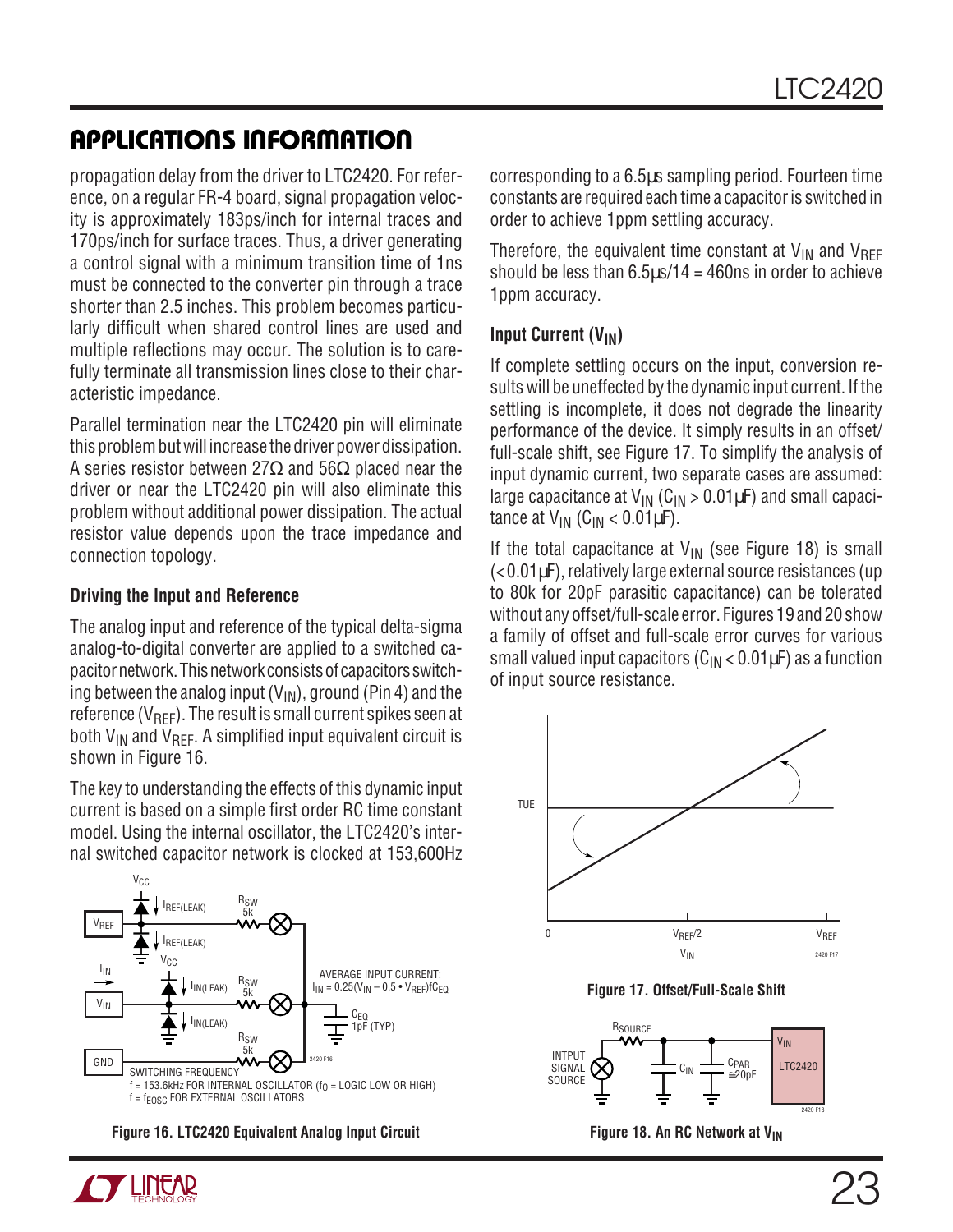

**Figure 19. Offset vs RSOURCE (Small C)** 



Figure 20. Full-Scale Error vs R<sub>SOURCE</sub> (Small C)

For large input capacitor values ( $C_{IN} > 0.01 \mu F$ ), the input spikes are averaged by the capacitor into a DC current. The gain shift becomes a linear function of input source resistance independent of input capacitance, see Figures 21 and 22. The equivalent input impedance is 16.6M $\Omega$ . This results in  $\pm$ 150nA of input dynamic current at the extreme values of  $V_{IN}$  (V<sub>IN</sub> = 0V and V<sub>IN</sub> = V<sub>REF</sub>, when  $V_{\text{RFF}}$  = 5V). This corresponds to a 0.3ppm shift in offset and full-scale readings for every 10 $\Omega$  of input source resistance.

In addition to the input current spikes, the input ESD protection diodes have a temperature dependent leakage current. This leakage current, nominally  $1nA$  ( $\pm 10nA$ max), results in a fixed offset shift of 10µV for a 10k source resistance.



Figure 21. Offset vs R<sub>SOURCE</sub> (Large C)



Figure 22. Full-Scale Error vs R<sub>SOURCE</sub> (Large C)

#### **Reference Current (V<sub>RFF</sub>)**

Similar to the analog input, the reference input has a dynamic input current. This current has negligible effect on the offset. However, the reference current at  $V_{IN} = V_{REF}$ is similar to the input current at full-scale. For large values of reference capacitance ( $C_{VREF} > 0.01 \mu F$ ), the full-scale error shift is 0.03ppm/ $\Omega$  of external reference resistance independent of the capacitance at  $V_{\text{RFF}}$ , see Figure 23. If the capacitance tied to  $V_{\text{RFF}}$  is small ( $C_{\text{VRFF}}$  < 0.01 $\mu$ F), an input resistance of up to 80k (20pF parasitic capacitance at  $V_{REF}$ ) may be tolerated, see Figure 24.

Unlike the analog input, the integral nonlinearity of the device can be degraded with excessive external RC time constants tied to the reference input. If the capacitance at

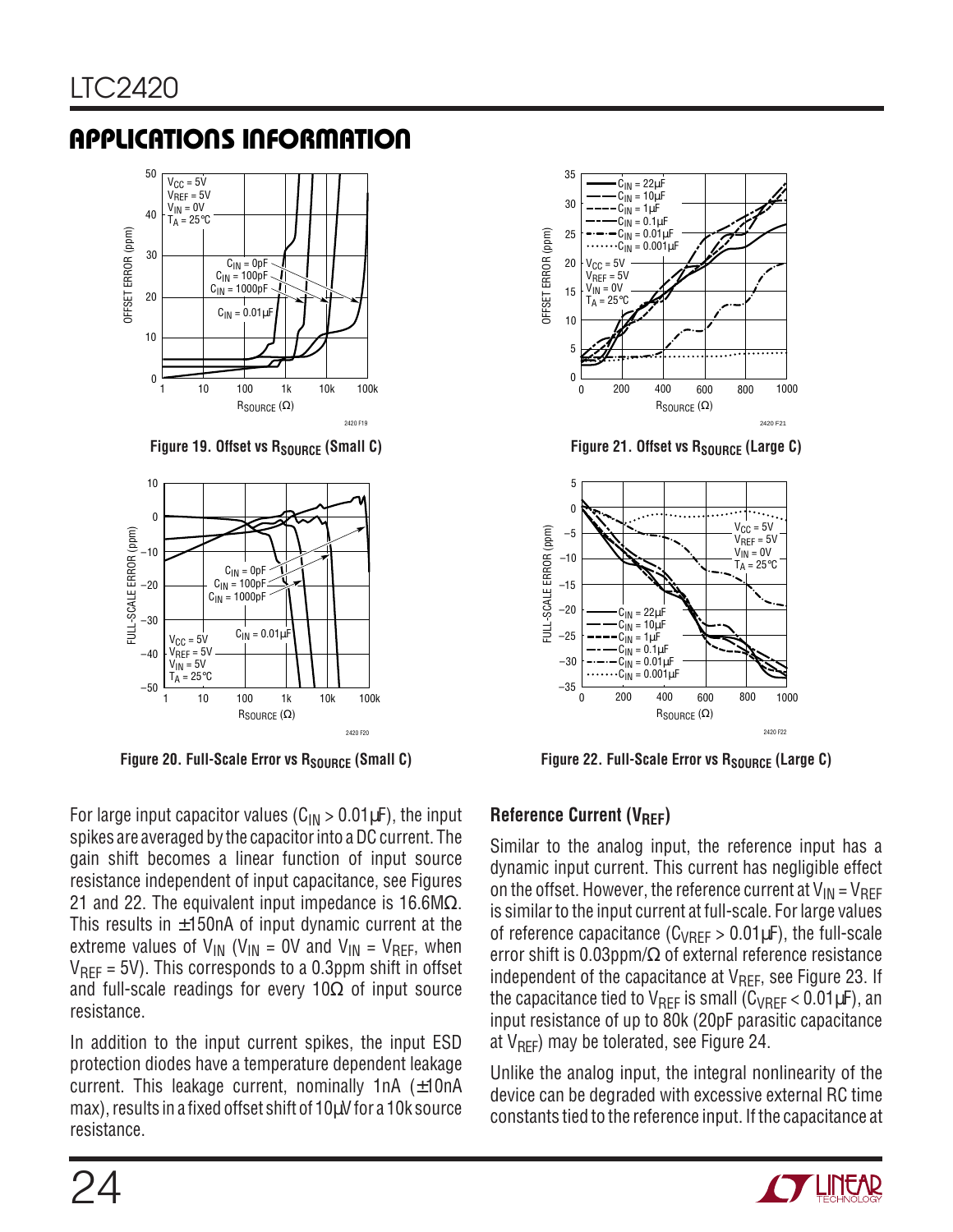

Figure 23. Full-Scale Error vs R<sub>VREF</sub> (Large C)



Figure 24. Full-Scale Error vs R<sub>VREF</sub> (Small C)

node  $V_{\text{RFF}}$  is small ( $C_{\text{VRFF}}$  < 0.01 $\mu$ F), the reference input can tolerate large external resistances without reduction in INL, see Figure 25. If the external capacitance is large  $(C_{VRFF} > 0.01 \mu F)$ , the linearity will be degraded by 0.015ppm/ $\Omega$  independent of capacitance at V<sub>RFF</sub>, see Figure 26.

In addition to the dynamic reference current, the  $V_{REF}$  ESD protection diodes have a temperature dependent leakage current. This leakage current, nominally 1 nA  $(\pm 10nA \text{ max})$ , results in a fixed full-scale shift of 10µV for a 10k source resistance.



**Figure 25. INL Error vs RVREF (Small C)**



**Figure 26. INL Error vs RVREF (Large C)**

#### **ANTIALIASING**

One of the advantages delta-sigma ADCs offer over conventional ADCs is on-chip digital filtering. Combined with a large oversampling ratio, the LTC2420 significantly simplifies antialiasing filter requirements.

The digital filter provides very high rejection except at integer multiples of the modulator sampling frequency  $(f<sub>S</sub>)$ , see Figure 27. The modulator sampling frequency is 256 •  $F_0$ , where  $F_0$  is the notch frequency (typically 50Hz or 60Hz). The bandwidth of signals not rejected by the digital filter is narrow ( $\approx$  0.2%) compared to the bandwidth of the frequencies rejected.

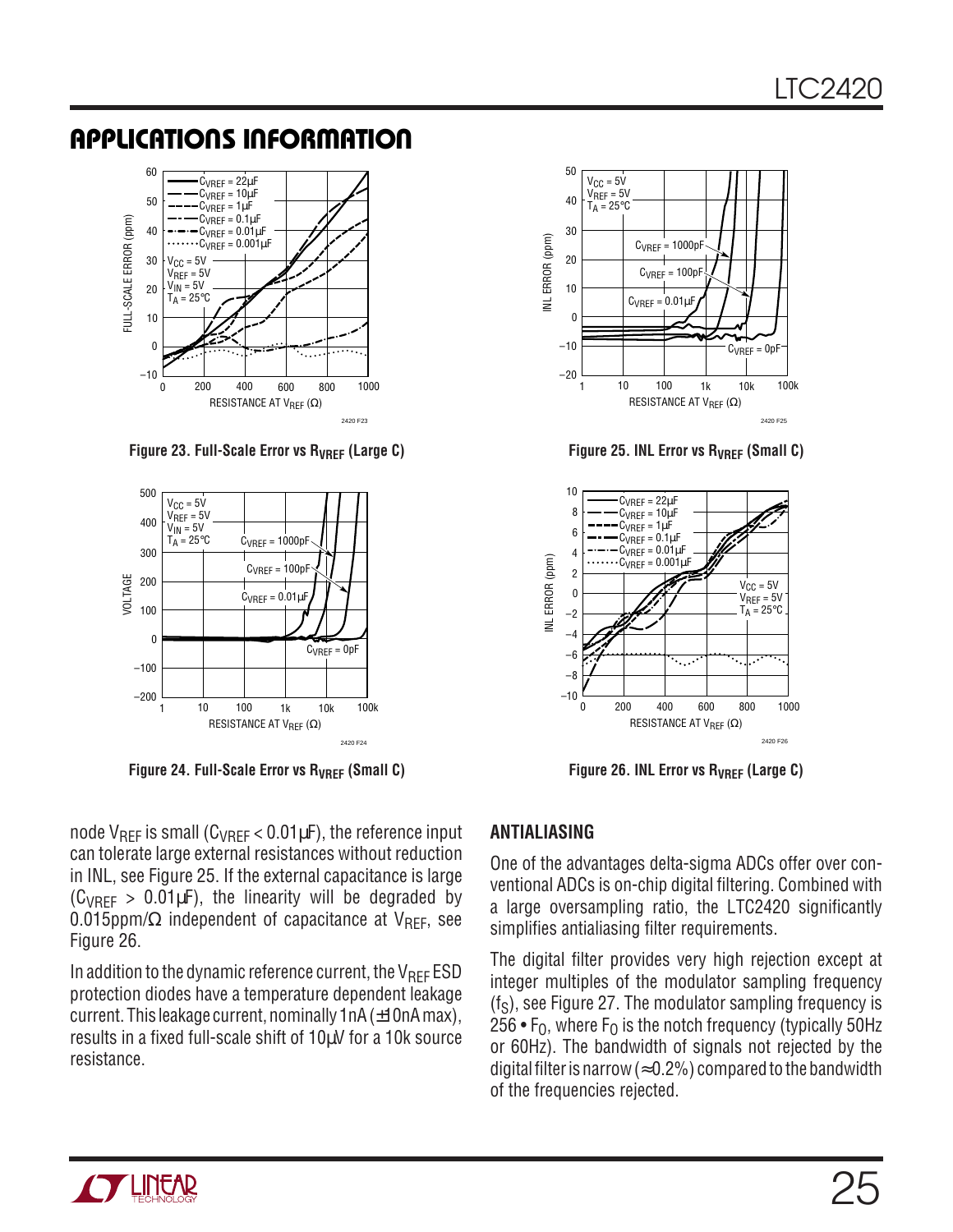

**Figure 27. Sinc4 Filter Rejection**

As a result of the oversampling ratio (256) and the digital filter, minimal (if any) antialias filtering is required in front of the LTC2420. If passive RC components are placed in front of the LTC2420 the input dynamic current should be considered (see Input Current section). In cases where large effective RC time constants are used, an external buffer amplifier may be required to minimize the effects of input dynamic current.

The modulator contained within the LTC2420 can handle large-signal level perturbations without saturating. Signal levels up to 40% of  $V_{\text{RFF}}$  do not saturate the analog modulator. These signals are limited by the input ESD protection to 300mV below ground and 300mV above  $V_{CC}$ .

#### **Operation at Higher Data Output Rates**

The LTC2420 typically operates with an internal oscillator of 153.6kHz. This corresponds to a notch frequency of 60Hz and an output rate of 7.5 samples/second. The internal oscillator is enabled if the  $F_0$  pin is logic LOW (logic HIGH for a 50Hz notch). It is possible to drive the  $F_0$ pin with an external oscillator for higher data output rates. As shown in Figure 28, an external clock of 2.048MHz applied to the  $F<sub>0</sub>$  pin results in a notch frequency of 800Hz with a data output rate of 100 samples/second.

Figure 29 shows the total unadjusted error (Offset Error + Full-Scale Error + INL + DNL) as a function of the output data rate with a 5V reference. The relationship between the



**Figure 28. Selectable 100 Samples/Second Turbo Mode**



Figure 29. Total Error vs Output Rate (V<sub>REF</sub> = 5V)

output data rate (ODR) and the frequency applied to the  $F_0$ pin  $(F_0)$  is:

$$
\mathsf{ODR} = \mathsf{F}_0/20480
$$

For output data rates up to 50 samples/second, the total unadjusted error (TUE) is better than 16 bits, and better than 12 bits at 100 samples/second. As shown in Figure 30, for output data rates of 100 samples/second, the TUE is better than 15 bits for  $V_{REF}$  below 2.5V. Figure 31 shows an unaveraged total unadjusted error for the LTC2420 operating at 100 samples/second with  $V_{\text{RFF}} = 2.5V$ . Figure 32 shows the same device operating with a 5V reference and an output data rate of 7.5 samples/second.

At 100 samples/second, the LTC2420 can be used to capture transient data. This is useful for monitoring settling or auto gain ranging in a system. The LTC2420 can monitor signals at an output rate of 100 samples/second.

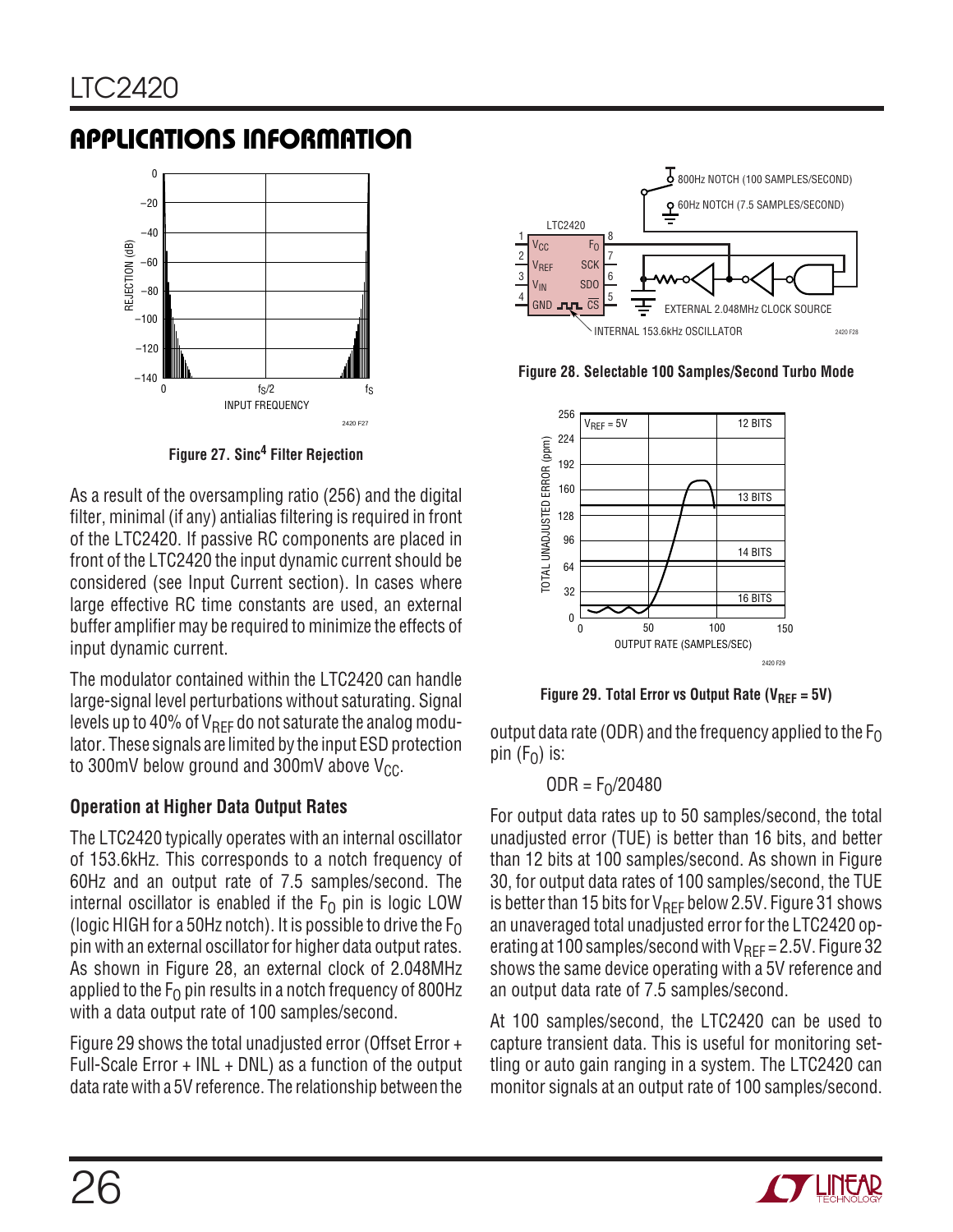

Figure 30. Total Error vs V<sub>REF</sub> (Output Rate = 100sps)





**Figure 32. Total Unadjusted Error at 7.5 Samples/Second (No Averaging)**

After acquiring 100 samples/second data the  $F_0$  pin may be driven LOW enabling 60Hz rejection to 110dB and the highest possible DC accuracy. The no latency architecture of the LTC2420 allows consecutive readings (one at 100 samples/second the next at 7.5 samples/second) without interaction between the two readings.

As shown in Figure 33, the LTC2420 can capture transient data with 90dB of dynamic range (with a  $300 \text{mV}_{P-P}$  input signal at 2Hz). The exceptional DC performance of the LTC2420 enables signals to be digitized independent of a large DC offset. Figures 34a and 34b show the dynamic performance with a 15Hz signal superimposed on a 2V DC level. The same signal with no DC level is shown in Figures 34c and 34d.

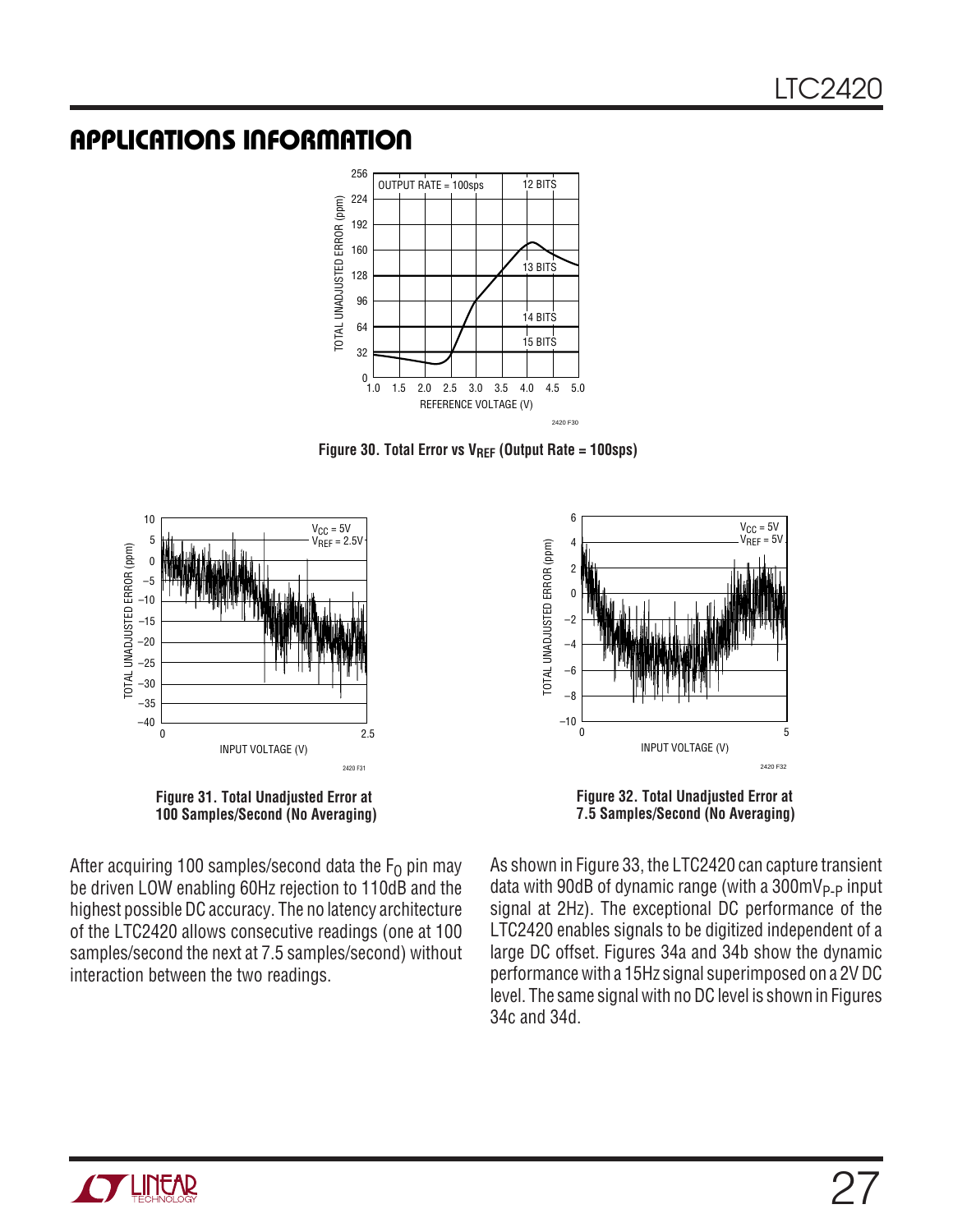



**33a. Digitized Waveform 33b. Output FFT**





**34c. Digitized Waveform with No Offset**

**34d. FFT Waveform with No Offset**

**Figure 34. Using the LTC2420's High Accuracy Wide Dynamic Range to Digitize** a 300mV<sub>P-P</sub> 15Hz Waveform with a Large DC Offset (V<sub>CC</sub> = 5V, V<sub>REF</sub> = 5V)

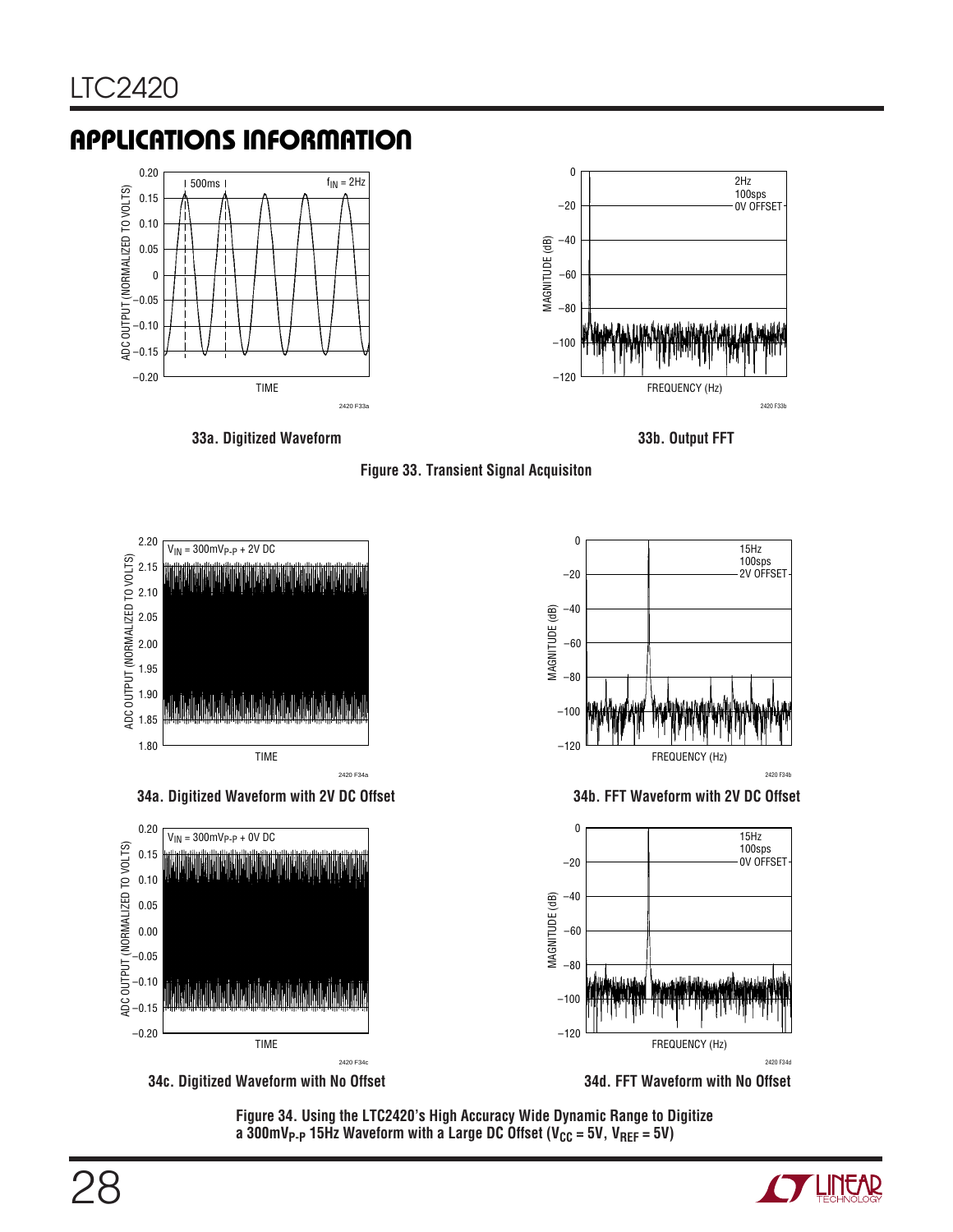#### **SYNCHRONIZATION OF MULTIPLE LTC2420s**

Since the LTC2420's absolute accuracy (total unadjusted error) is 10ppm, applications utilizing multiple matched ADCs are possible.

#### **Simultaneous Sampling with Two LTC2420s**

One such application is synchronizing multiple LTC2420s, see Figure 35. The start of conversion is synchronized to the rising edge of  $\overline{CS}$ . In order to synchronize multiple LTC2420s,  $\overline{CS}$  is a common input to all the ADCs. To prevent the converters from autostarting a new conversion at the end of data output read, 23 or fewer SCK clock signals are applied to the LTC2420 instead of 24 (the 24th falling edge would start a conversion). The exact timing and frequency for the SCK signal is not critical since it is only shifting out the data. In this case, two LTC2420's simultaneously start and end their conversion cycles under the external control of CS.

#### **Increasing the Output Rate Using Multiple LTC2420s**

A second application uses multiple LTC2420s to increase the effective output rate by  $4\times$ , see Figure 36. In this case, four LTC2420s are interleaved under the control of separate CS signals. This increases the effective output rate from 7.5Hz to 30Hz (up to a maximum of 400Hz). Additionally, the one-shot output spectrum is unfolded allowing further digital signal processing of the conversion results. SCK and SDO may be common to all four LTC2420s. The four  $\overline{CS}$  rising edges equally divide one LTC2420 conversion cycle (7.5Hz for 60Hz notch frequency). In order to synchronize the start of conversion to  $\overline{CS}$ , 23 or less SCK clock pulses must be applied to each ADC.

Both the synchronous and  $4\times$  output rate applications use the external serial clock and single cycle operation with reduced data output length (see Serial Interface Timing Modes section and Figure 7). An external oscillator clock is applied commonly to the  $F<sub>0</sub>$  pin of each LTC2420 in order to synchronize the sampling times. Both circuits may be extended to include more LTC2420s.



**Figure 35. Synchronous Conversion—Extendable**

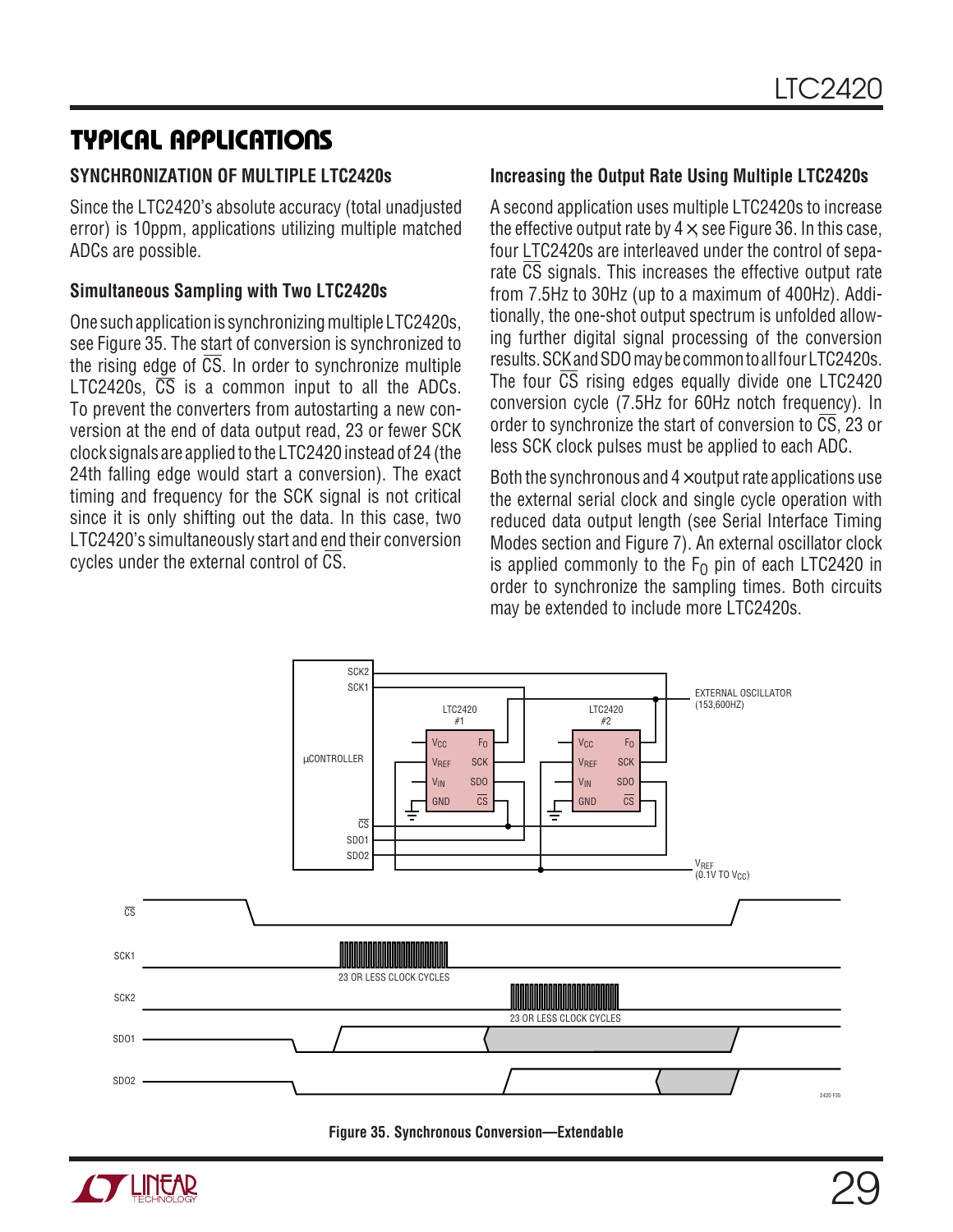

**Figure 36. 4**× **Output Rate LTC2420 System**

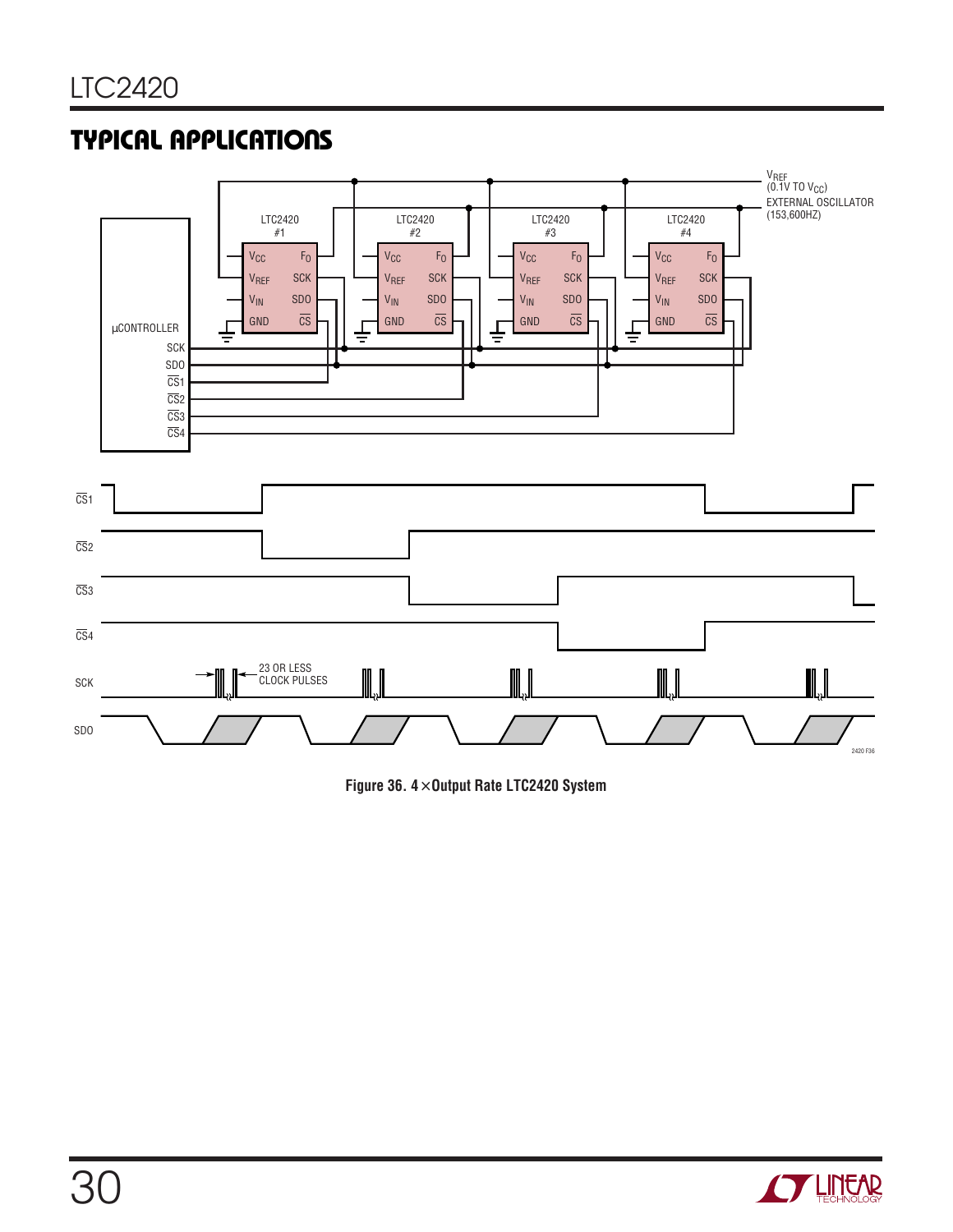#### **Single-Chip Instrumentation Amplifier for the LTC2420**

The circuit in Figure 37 is a simple solution for processing differential signals in pressure transducer, weigh scale or strain gauge applications that can operate on a supply voltage range of  $\pm 5$ V to  $\pm 15$ V. The circuit uses an LT®1920 single-chip instrumentation amplifier to perform a differential to single-ended conversion. The amplifier's output voltage is applied to the LTC2420's input and converted to a digital value with an overall accuracy exceeding 17 bits (0.0008%). Key circuit performance results are shown in Table 5.

The practical gain range for this topology as shown is from 5 to 100 because the LTC2420's wide dynamic range makes gains below 5 virtually unnecessary, whereas gains up to 100 significantly reduce the input referred noise.

The optional passive RC lowpass filter between the amplifier's output and the LTC2420's input attenuates high frequency noise and its effects. Typically, the filter reduces the magnitude of averaged noise by 30% and improves resolution by 0.5 bit without compromising linearity. Resistor R2 performs two functions: it isolates C1 from the LTC2420's input and limits the LTC2420's input current should its input voltage drop below –300mV or swing above  $V_{CC}$  + 300mV.

The LT1920 is the choice for applications where low cost is important. For applications where more precision is required, the LT1167 is a pin-to-pin alternative choice with a lower offset voltage, lower input bias current and higher gain accuracy than the LT1920. The LT1920's maximum total input-referred offset ( $V_{\text{OST}}$ ) is 135 $\mu$ V for a gain of 100. At the same gain, the LT1167's  $V_{\text{OST}}$  is 63 $\mu$ V. At gains of 10 or 100, the LT1920's maximum gain error is 0.3% and its maximum gain nonlinearity is 30ppm. At the same gains, the LT1167's maximum gain error is 0.1% and its maximum gain nonlinearity is 15ppm. Table 6 summarizes the performance of Figure 37's circuit using the LT1167.



**Figure 37. The LT1920 is a Simple Solution That Converts a Differential Input to a Ground Referred Single-Ended Signal for the LTC2420**

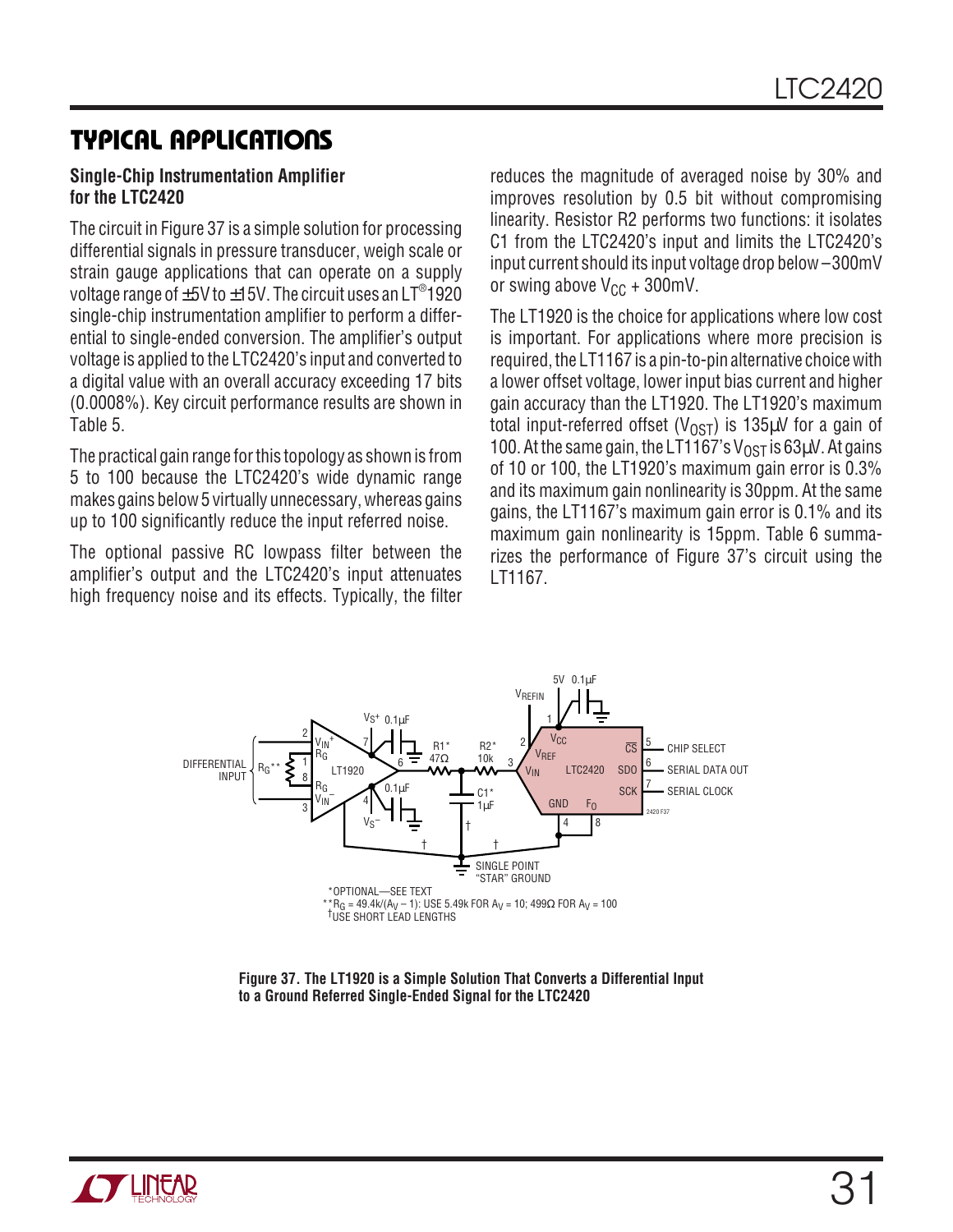### **Table 5. Typical Performance of the LTC2420 ADC When Used with the**

**LT1920 Instrumentation Amplifiers in Figure 34's Differential Digitizing Circuit**

|                                     |              | $V_S = \pm 5V$<br>$V_S = \pm 15V$ |              |                |                      |
|-------------------------------------|--------------|-----------------------------------|--------------|----------------|----------------------|
| <b>PARAMETER</b>                    | $A_V = 10$   | $A_V = 100$                       | $A_V = 10$   | $A_V = 100$    | <b>TOTAL (UNITS)</b> |
| Differential Input Voltage Range    | $-30$ to 400 | $-3$ to 40                        | $-30$ to 500 | $-3$ to 50     | mV                   |
| Zero Error                          | $-160$       | $-2650$                           | $-213$       | $-2625$        | $\mu$ V              |
| Maximum Input Current               |              |                                   | 2.0          |                | nA                   |
| Nonlinearity                        | $\pm$ 8.2    | ±7.4                              | $\pm 6.5$    | $\pm 6.1$      | ppm                  |
| Noise (Without Averaging)           | $1.8^*$      | $0.25*$                           | $1.5*$       | $0.27*$        | <b>µVRMS</b>         |
| Noise (Averaged 64 Readings)        | $0.2*$       | $0.03*$                           | $0.19*$      | $0.03*$        | <b>µVRMS</b>         |
| Resolution (with Averaged Readings) | 21           | 20.6                              | 21.3         | 20.5           | <b>Bits</b>          |
| Overall Accuracy (Uncalibrated)     | 17.2         | 17.3                              | 17.5         | 18.2           | Bits                 |
| Common Mode Rejection Ratio         |              | $\geq$ 120                        |              |                | dB                   |
| Common Mode Range                   | $2/-1.5**$   | $2.2/-1.7***$                     | $11.5/-11**$ | $11.7/-11.2**$ | V                    |

\*Input referred noise for the respective gain. \*\*Typical values based on single lab tested sample of each amplifier.

#### **Table 6. Typical Performance of the LTC2420 ADC When Used with the LT1167 Instrumentation Amplifiers in Figure 34's Differential Digitizing Circuit**

|                                     | $V_S = \pm 5V$ |              |              | $V_S = \pm 15V$ |                      |
|-------------------------------------|----------------|--------------|--------------|-----------------|----------------------|
| <b>PARAMETER</b>                    | $A_V = 10$     | $A_V = 100$  | $A_V = 10$   | $A_V = 100$     | <b>TOTAL (UNITS)</b> |
| Differential Input Voltage Range    | $-30$ to 400   | $-3$ to 40   | $-30$ to 500 | $-3$ to 50      | mV                   |
| Zero Error                          | $-94$          | $-1590$      | $-110$       | $-1470$         | $\mu$ V              |
| Maximum Input Current               |                | 0.5          |              |                 | nA                   |
| Nonlinearity                        | ±4.1           | ±4.4         | ±4.1         | $\pm 3.7$       | ppm                  |
| Noise (Without Averaging)           | $1.4*$         | $0.19*$      | $1.5*$       | $0.18*$         | $\mu V_{RMS}$        |
| Noise (Averaged 64 Readings)        | $0.18*$        | $0.02*$      | $0.19*$      | $0.02*$         | $\mu V_{RMS}$        |
| Resolution (with Averaged Readings) | 21.4           | 21.0         | 21.3         | 21.1            | <b>Bits</b>          |
| Overall Accuracy (Uncalibrated)     | 18.2           | 18.1         | 18.2         | 19.4            | <b>Bits</b>          |
| Common Mode Rejection Ratio         |                | $\geq$ 120   |              |                 | dB                   |
| Common Mode Range                   | $2/-1.5**$     | $2.2/-1.7**$ | $11.5/-11**$ | $11.7/-11.2**$  | V                    |

\*Input referred noise for the respective gain. \*\*Typical values based on single lab tested sample of each amplifier.

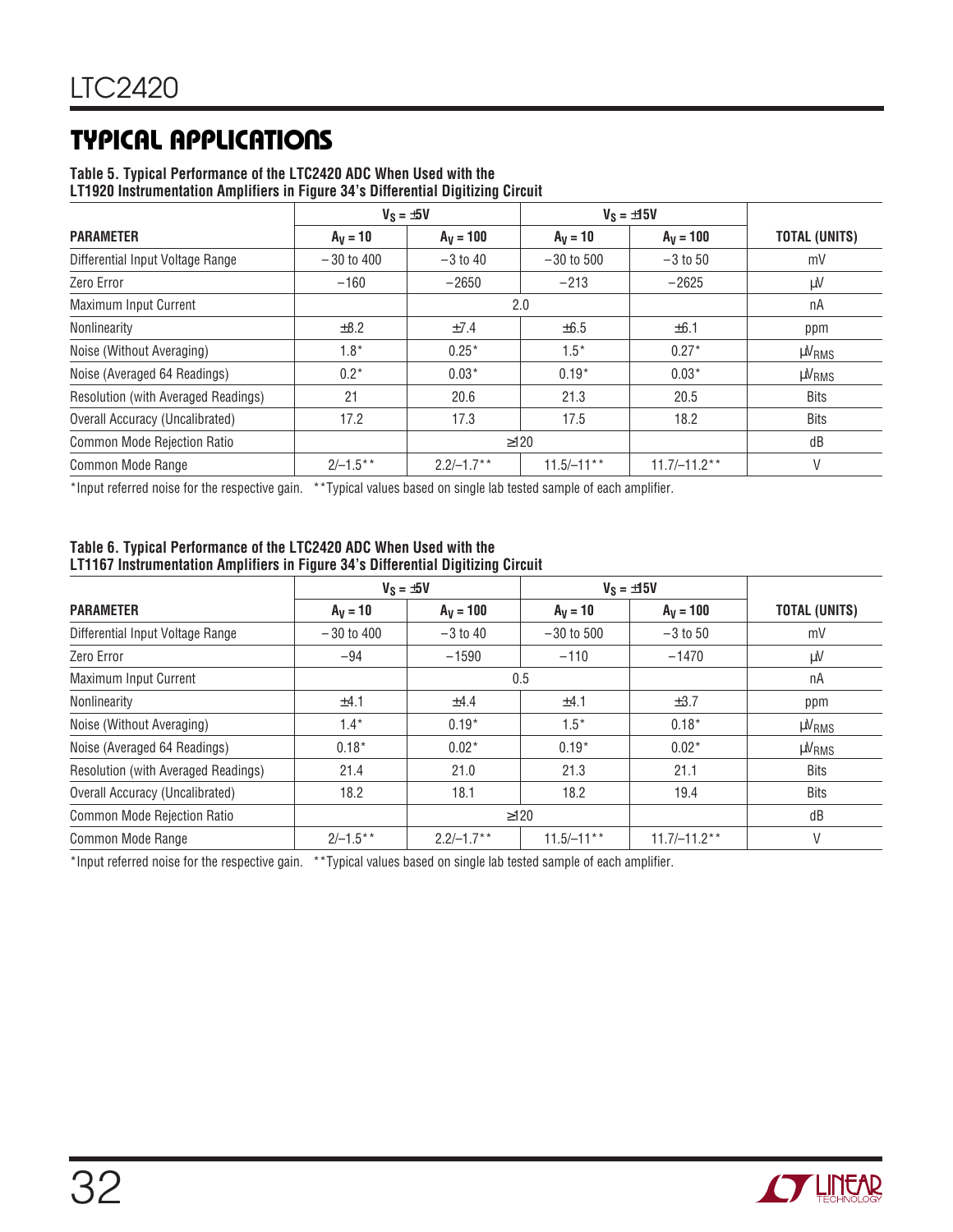#### **Using a Low Power Precision Reference**

The circuit in Figure 38 shows the connections and bypassing for an LT1461-2.5 as a 2.5V reference. The LT1461 is a bandgap reference capable of 3ppm/°C temperature stability yet consumes only 45µA of current. The 1k resistor between the reference and the ADC reduces the transient load changes associated with sampling and produces optimal results. This reference will not impact the noise level of the LTC2420 if signals are less than 60% full scale, and only marginally increases noise approaching full scale. Even lower power references can be used if only the lower end of the LTC2420 input range is required.

#### **A Differential to Single-Ended Analog Front End**

Figure 39 shows the LT1167 as a means of sensing differential signals. The noise performance of the LT1167 is such that for gains less than 200, the noise floor of the LTC2420 remains the dominant noise source. At the point where the noise of the amplifier begins to dominate, the input referred noise is essentially that of the instrumentation amplifier. The linearity of the instrumentation amplifier does, however, degrade at higher gains. As a result, if the full linearity of the LTC2420 is desired, gain in the instrumentation amplifier should be limited to less than 100, possibly requiring averaging multiple samples to extend the resolution below the noise floor. The noise level of the LT1167 at gains greater than 100 is on the order of  $50nV<sub>RMS</sub>$ , although, 1/f noise and temperature effects may degrade this below 0.1Hz. The introduction of a filter between the amplifier and the LTC2420 may improve noise levels under some circumstances by reducing noise bandwidth. Note that temperature offset drift effects envelope detection in the input of the LT1167 if exposed to RFI, thermocouple voltages in connectors, resistors and soldered junctions can all compromise results, appearing as drift or noise. Turbulent airflow over this circuitry should be avoided.



**Figure 38. Low Power Reference**



**Figure 39. A Differential to Single-Ended Analog Front End**

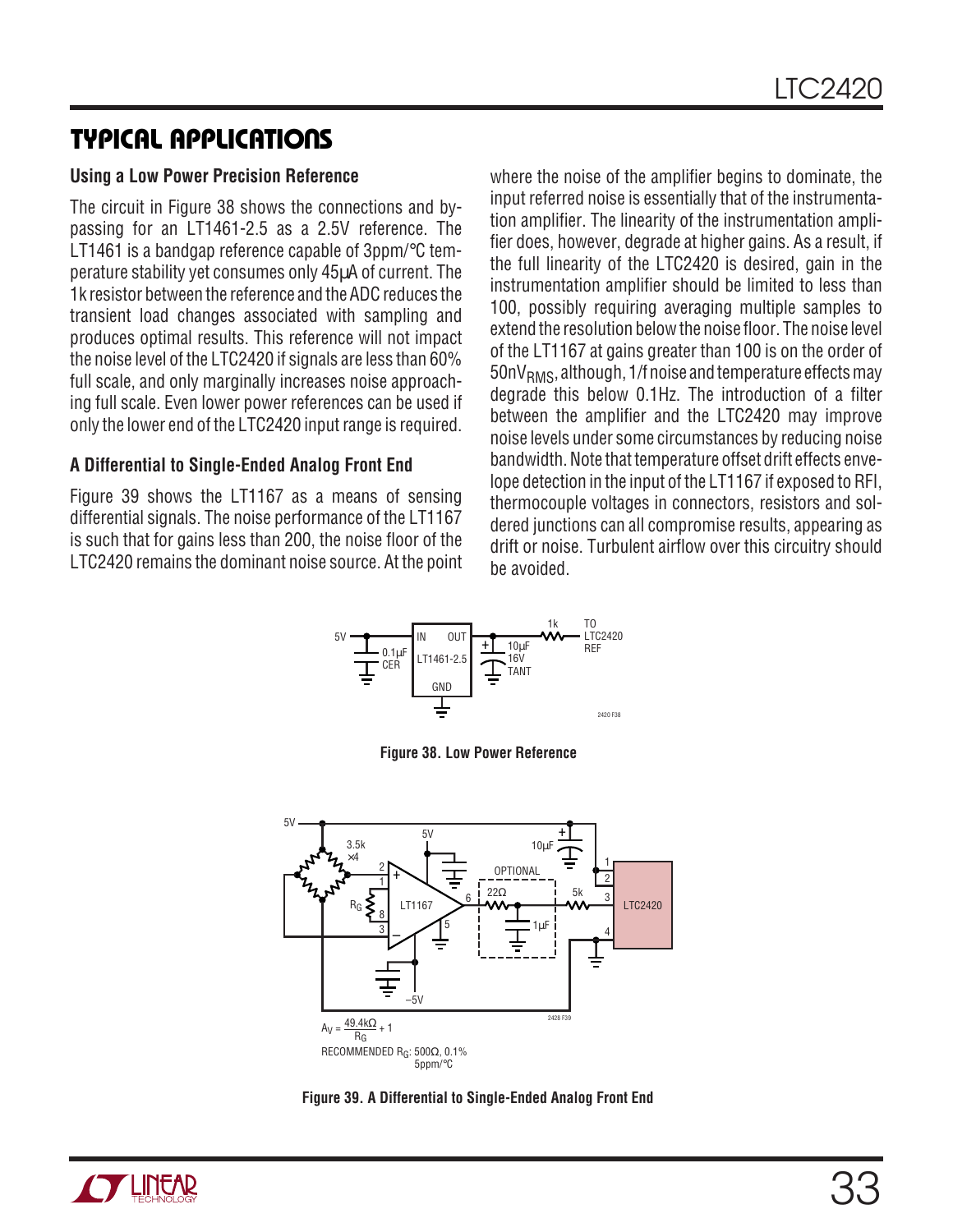#### **2.048MHz Oscillator for 100sps Output Ratio**

The oscillator circuit shown in Figure 40 can be used to drive the  $F_0$  pin, boosting the conversion rate of the LTC2420 for applications that do not require a notch at 50Hz or 60Hz. This oscillator is not sensitive to hysteresis voltage of a Schmitt trigger device as are simpler relaxation oscillators using the 74HC14 or similar devices. The circuit can be tuned over a 3:1 range with only one resistor and can be gated. The use of transmission gates could be used to shift the frequency in order to provide setable conversion rates.



**Figure 40. 2.048MHz Oscillator for 100sps Output Rate**

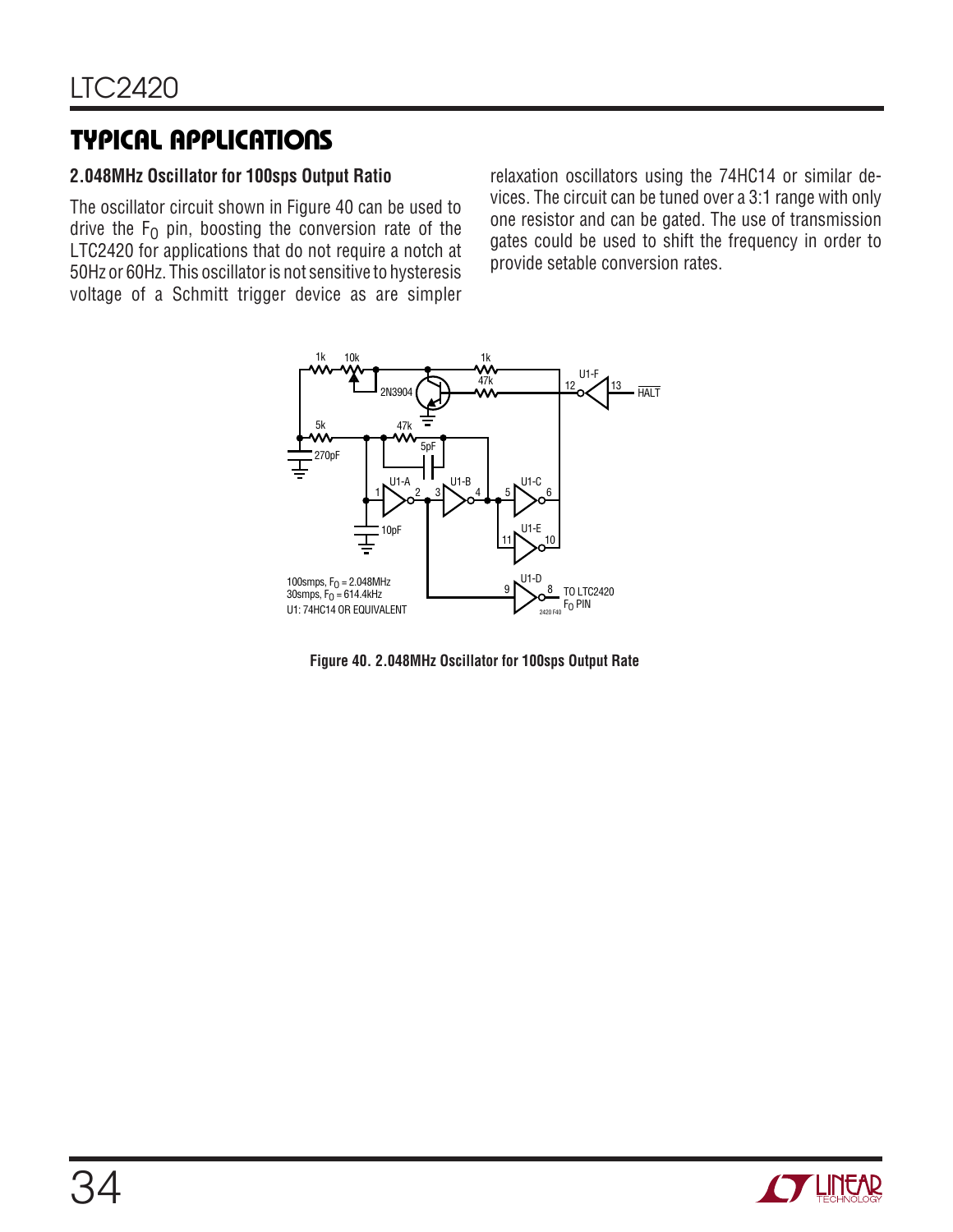# **PACKAGE INFORMATION** Dimensions in inches (millimeters) unless otherwise noted.

**S8 Package 8-Lead Plastic Small Outline (Narrow 0.150)** (LTC DWG # 05-08-1610)